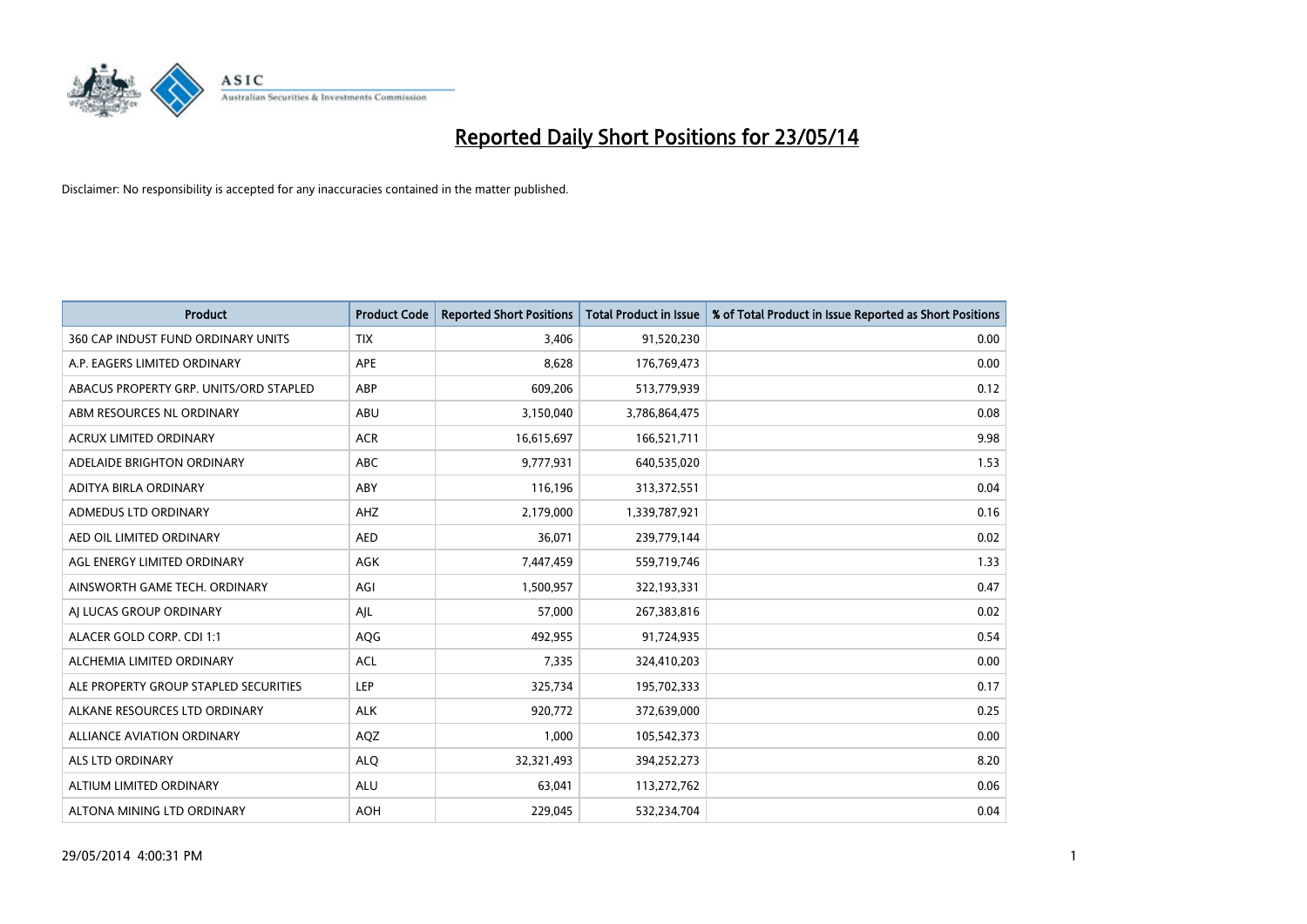

| <b>Product</b>                          | <b>Product Code</b> | <b>Reported Short Positions</b> | <b>Total Product in Issue</b> | % of Total Product in Issue Reported as Short Positions |
|-----------------------------------------|---------------------|---------------------------------|-------------------------------|---------------------------------------------------------|
| ALUMINA LIMITED ORDINARY                | <b>AWC</b>          | 80,616,723                      | 2,806,225,615                 | 2.87                                                    |
| AMALGAMATED HOLDINGS ORDINARY           | AHD                 | 13,788                          | 157,859,301                   | 0.01                                                    |
| AMCOM TELECOMM, ORDINARY                | <b>AMM</b>          | 1,223,971                       | 245,322,894                   | 0.50                                                    |
| AMCOR LIMITED ORDINARY                  | AMC                 | 4,315,021                       | 1,206,684,923                 | 0.36                                                    |
| AMP CAPITAL CHINA ORDINARY UNITS        | AGF                 | 2,413,808                       | 374,593,484                   | 0.64                                                    |
| AMP LIMITED ORDINARY                    | AMP                 | 37,914,134                      | 2,957,737,964                 | 1.28                                                    |
| ANSELL LIMITED ORDINARY                 | <b>ANN</b>          | 5,136,442                       | 152,937,881                   | 3.36                                                    |
| ANTARES ENERGY LTD ORDINARY             | <b>AZZ</b>          | 769,654                         | 255,000,000                   | 0.30                                                    |
| ANZ BANKING GRP LTD ORDINARY            | ANZ                 | 12,038,008                      | 2,744,118,670                 | 0.44                                                    |
| APA GROUP STAPLED SECURITIES            | <b>APA</b>          | 21,934,066                      | 835,750,807                   | 2.62                                                    |
| APN NEWS & MEDIA ORDINARY               | <b>APN</b>          | 4,281,105                       | 1,029,041,356                 | 0.42                                                    |
| AQUARIUS PLATINUM. ORDINARY             | <b>AQP</b>          | 7,088,328                       | 1,464,310,359                 | 0.48                                                    |
| AQUILA RESOURCES ORDINARY               | <b>AQA</b>          | 4,870,035                       | 411,804,442                   | 1.18                                                    |
| ARAFURA RESOURCE LTD ORDINARY           | <b>ARU</b>          | $\overline{2}$                  | 441,270,644                   | 0.00                                                    |
| ARB CORPORATION ORDINARY                | <b>ARP</b>          | 1,765,702                       | 72,493,302                    | 2.44                                                    |
| ARDENT LEISURE GROUP STAPLED SECURITIES | AAD                 | 3,660,609                       | 405,055,708                   | 0.90                                                    |
| ARENA REIT. ORDINARY UNITS              | <b>ARF</b>          | 7,000                           | 211,495,653                   | 0.00                                                    |
| ARISTOCRAT LEISURE ORDINARY             | <b>ALL</b>          | 8,663,383                       | 551,418,047                   | 1.57                                                    |
| ARRIUM LTD ORDINARY                     | ARI                 | 21,489,690                      | 1,366,183,142                 | 1.57                                                    |
| ASCIANO LIMITED ORDINARY                | <b>AIO</b>          | 8,699,743                       | 975,385,664                   | 0.89                                                    |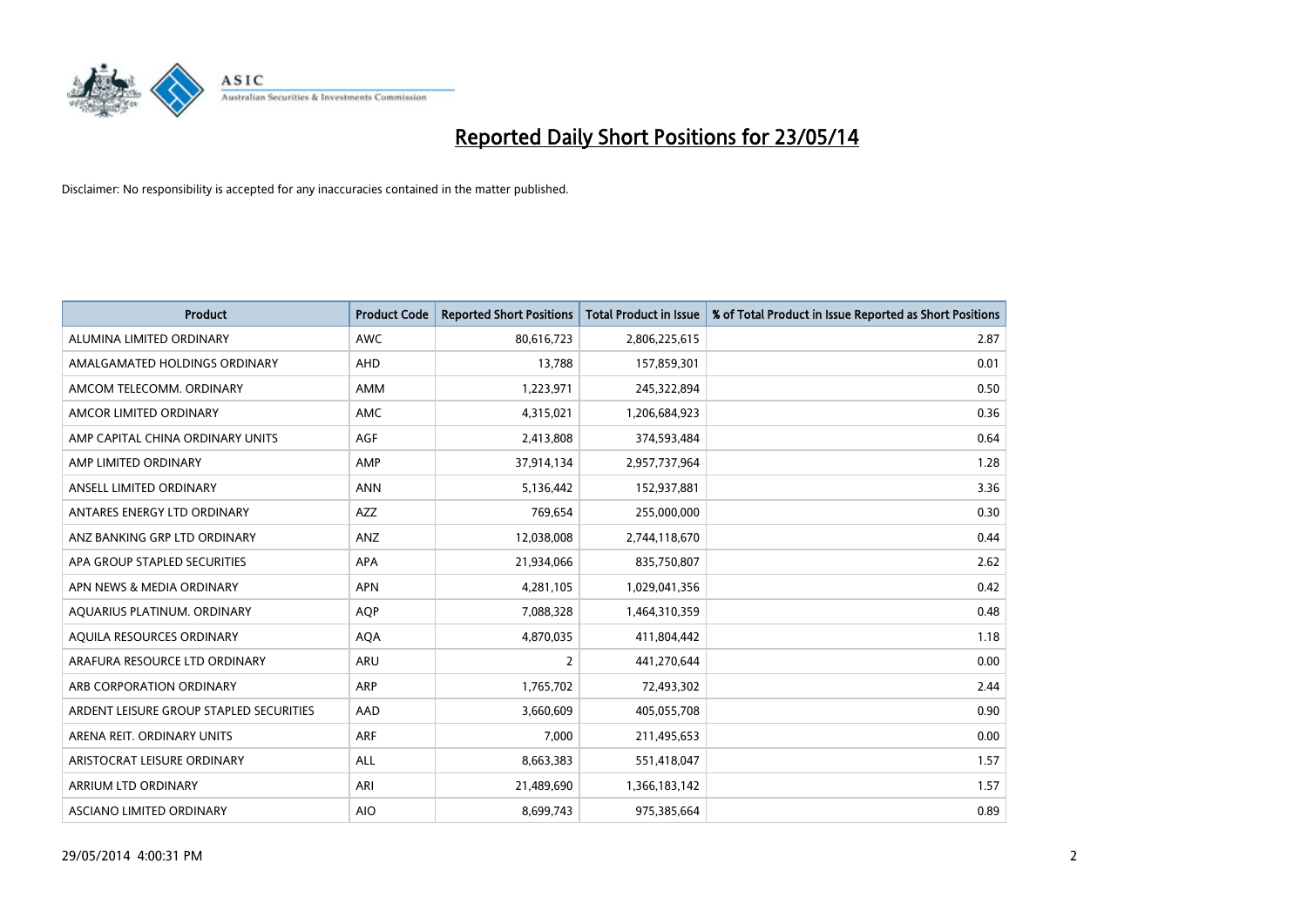

| <b>Product</b>                            | <b>Product Code</b> | <b>Reported Short Positions</b> | <b>Total Product in Issue</b> | % of Total Product in Issue Reported as Short Positions |
|-------------------------------------------|---------------------|---------------------------------|-------------------------------|---------------------------------------------------------|
| ASG GROUP LIMITED ORDINARY                | <b>ASZ</b>          | 568,838                         | 206,720,839                   | 0.28                                                    |
| ASPEN GROUP ORD/UNITS STAPLED             | APZ                 | 21,873                          | 119,948,774                   | 0.02                                                    |
| ASTRO JAP PROP GROUP STAPLED US PROHIBIT. | AJA                 | 42,448                          | 67,211,752                    | 0.06                                                    |
| ASX LIMITED ORDINARY                      | ASX                 | 5,526,031                       | 193,595,162                   | 2.85                                                    |
| ATLAS IRON LIMITED ORDINARY               | <b>AGO</b>          | 81,204,556                      | 915,496,158                   | 8.87                                                    |
| ATRUM COAL NL ORDINARY                    | <b>ATU</b>          | 317,276                         | 76,305,842                    | 0.42                                                    |
| AUCKLAND INTERNATION ORDINARY             | AIA                 | 3,669                           | 1,190,484,097                 | 0.00                                                    |
| AURIZON HOLDINGS LTD ORDINARY             | AZJ                 | 51,374,446                      | 2,137,284,503                 | 2.40                                                    |
| <b>AURORA OIL &amp; GAS ORDINARY</b>      | <b>AUT</b>          | 756,024                         | 448,785,778                   | 0.17                                                    |
| AUSDRILL LIMITED ORDINARY                 | <b>ASL</b>          | 26,394,505                      | 312,277,224                   | 8.45                                                    |
| AUSENCO LIMITED ORDINARY                  | AAX                 | 4,366,035                       | 168,449,799                   | 2.59                                                    |
| <b>AUSTAL LIMITED ORDINARY</b>            | ASB                 | 128,033                         | 346,379,377                   | 0.04                                                    |
| AUSTBROKERS HOLDINGS ORDINARY             | <b>AUB</b>          | 16,298                          | 59,955,596                    | 0.03                                                    |
| AUSTIN ENGINEERING ORDINARY               | ANG                 | 1,037,861                       | 84,274,004                    | 1.23                                                    |
| AUSTRALAND PROPERTY STAPLED SECURITY      | <b>ALZ</b>          | 620,482                         | 578,984,528                   | 0.11                                                    |
| AUSTRALIAN AGRICULT. ORDINARY             | AAC                 | 2,922,185                       | 532,442,368                   | 0.55                                                    |
| <b>AUSTRALIAN EDUCATION UNITS</b>         | <b>AEU</b>          | 13                              | 205,069,661                   | 0.00                                                    |
| AUSTRALIAN INFR LTD ORDINARY              | <b>AIX</b>          | 14,364                          | 620,733,944                   | 0.00                                                    |
| AUSTRALIAN PHARM, ORDINARY                | API                 | 10,911,578                      | 488,115,883                   | 2.24                                                    |
| AUTOMOTIVE HOLDINGS ORDINARY              | <b>AHE</b>          | 187,209                         | 306,437,941                   | 0.06                                                    |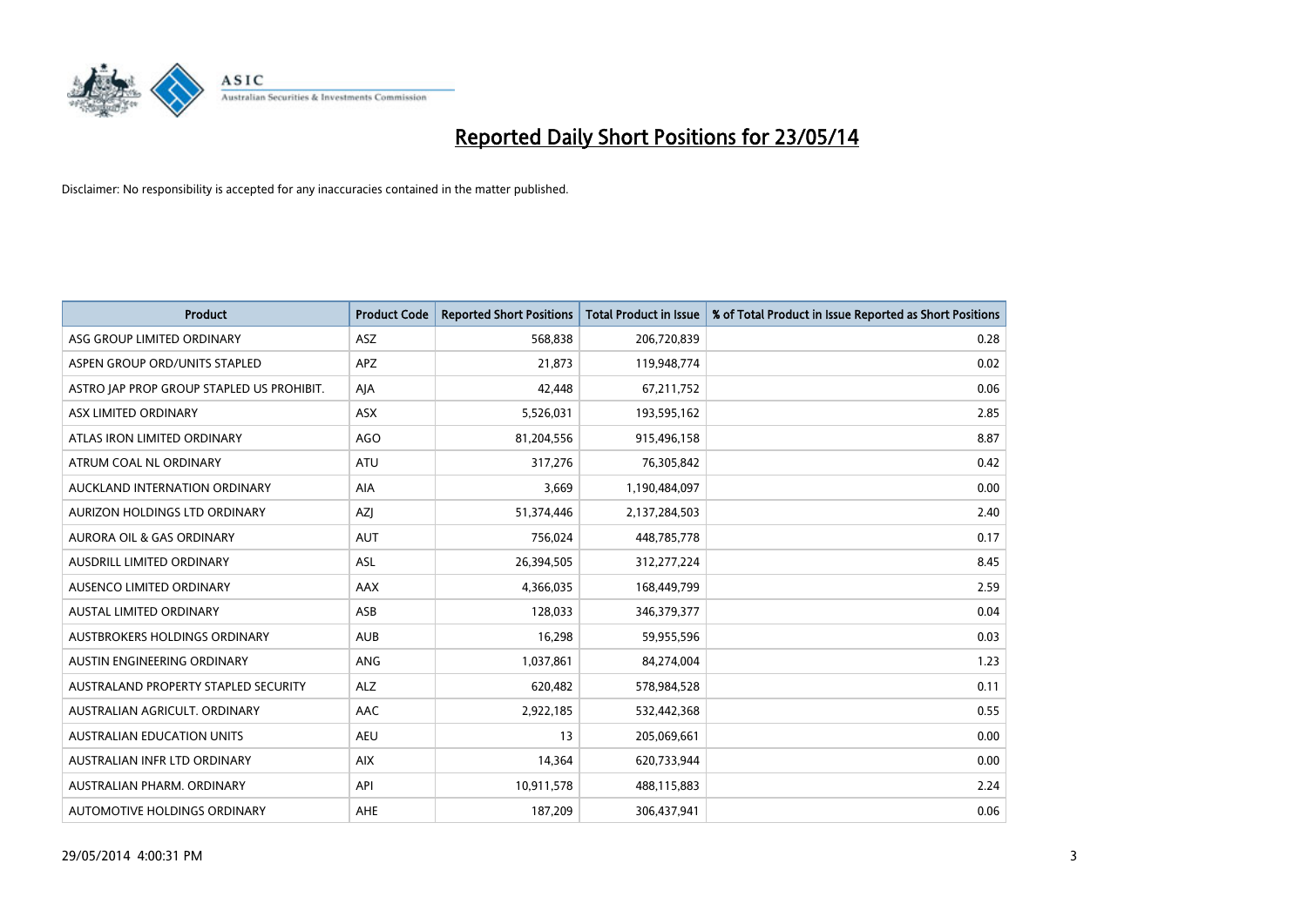

| <b>Product</b>                       | <b>Product Code</b> | <b>Reported Short Positions</b> | <b>Total Product in Issue</b> | % of Total Product in Issue Reported as Short Positions |
|--------------------------------------|---------------------|---------------------------------|-------------------------------|---------------------------------------------------------|
| AVEO GROUP STAPLED SECURITIES        | AOG                 | 11,579,996                      | 500,111,460                   | 2.32                                                    |
| AWE LIMITED ORDINARY                 | AWE                 | 454,505                         | 522,696,385                   | 0.09                                                    |
| <b>AZONTO PET LTD ORDINARY</b>       | APY                 | $\mathbf{1}$                    | 1,158,625,100                 | 0.00                                                    |
| AZUMAH RESOURCES ORDINARY            | <b>AZM</b>          | $\mathbf{1}$                    | 356,189,096                   | 0.00                                                    |
| <b>BANDANNA ENERGY ORDINARY</b>      | <b>BND</b>          | 23,650,151                      | 528,481,199                   | 4.48                                                    |
| BANK OF QUEENSLAND. ORDINARY         | <b>BOO</b>          | 1,737,110                       | 359,835,826                   | 0.48                                                    |
| <b>BANNERMAN RESOURCES ORDINARY</b>  | <b>BMN</b>          | 300.047                         | 324,938,790                   | 0.09                                                    |
| <b>BASE RES LIMITED ORDINARY</b>     | <b>BSE</b>          | 5,539,047                       | 561,840,029                   | 0.99                                                    |
| BATHURST RES LTD. ORDINARY           | <b>BRL</b>          | 11,559,543                      | 944,931,961                   | 1.22                                                    |
| <b>BC IRON LIMITED ORDINARY</b>      | <b>BCI</b>          | 2,916,258                       | 124,028,630                   | 2.35                                                    |
| BEACH ENERGY LIMITED ORDINARY        | <b>BPT</b>          | 20,512,804                      | 1,291,666,518                 | 1.59                                                    |
| BEADELL RESOURCE LTD ORDINARY        | <b>BDR</b>          | 32,645,686                      | 790,777,280                   | 4.13                                                    |
| <b>BEGA CHEESE LTD ORDINARY</b>      | <b>BGA</b>          | 621,296                         | 152,245,802                   | 0.41                                                    |
| BENDIGO AND ADELAIDE ORDINARY        | <b>BEN</b>          | 11,900,993                      | 433,893,557                   | 2.74                                                    |
| BENITEC BIOPHARMA ORDINARY           | <b>BLT</b>          | 87,414                          | 114,898,793                   | 0.08                                                    |
| BENTHAM IMF LTD ORDINARY             | <b>IMF</b>          | 4,569,653                       | 165,370,269                   | 2.76                                                    |
| BERKELEY RESOURCES ORDINARY          | <b>BKY</b>          | 61,159                          | 180,361,323                   | 0.03                                                    |
| BETASHARES ASX RES ETF UNITS         | <b>ORE</b>          | 517,432                         | 3,022,150                     | 17.12                                                   |
| BHP BILLITON LIMITED ORDINARY        | <b>BHP</b>          | 10,861,979                      | 3,211,691,105                 | 0.34                                                    |
| <b>BIGAIR GROUP LIMITED ORDINARY</b> | <b>BGL</b>          | 41,910                          | 172,872,340                   | 0.02                                                    |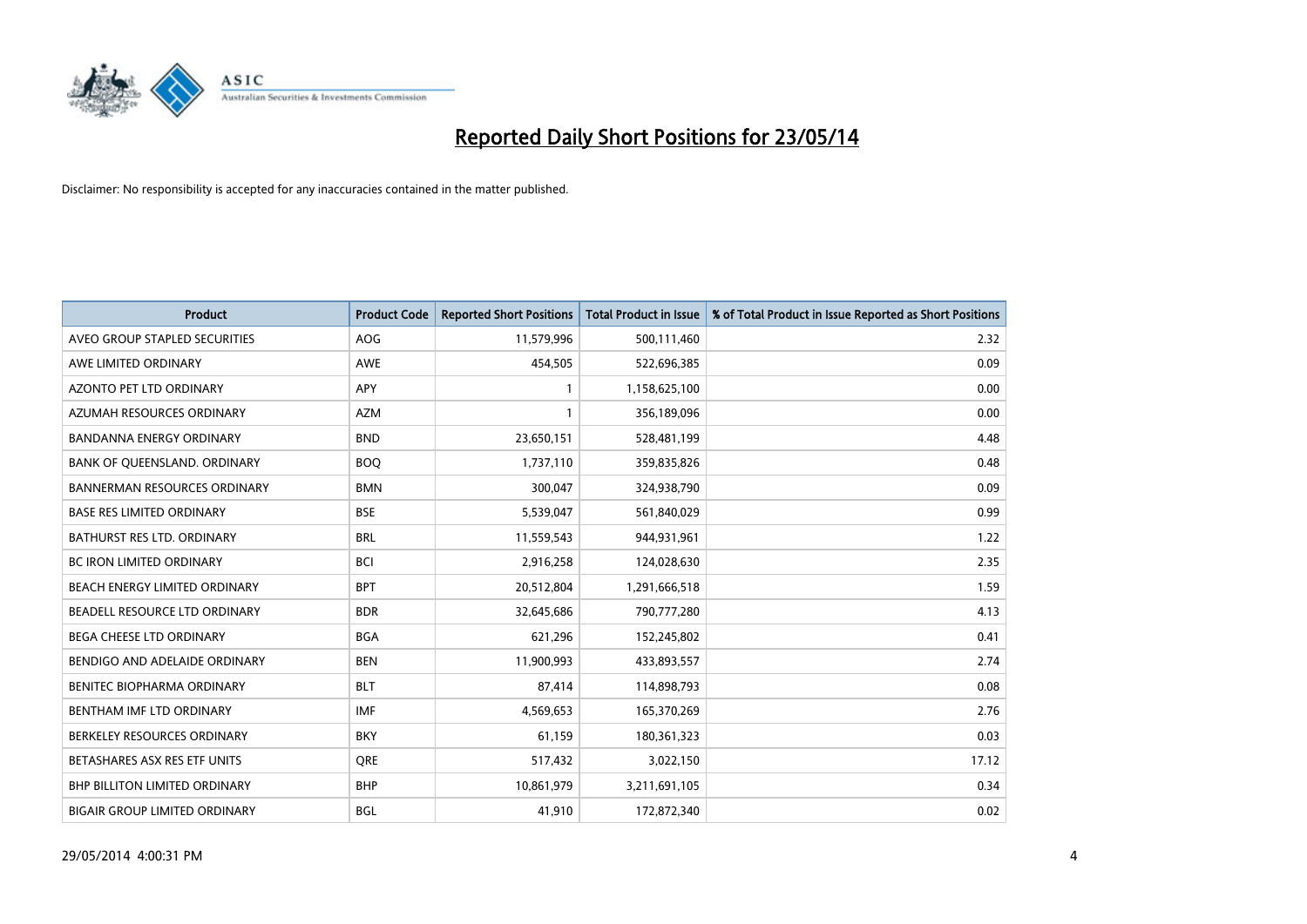

| <b>Product</b>                                | <b>Product Code</b> | <b>Reported Short Positions</b> | <b>Total Product in Issue</b> | % of Total Product in Issue Reported as Short Positions |
|-----------------------------------------------|---------------------|---------------------------------|-------------------------------|---------------------------------------------------------|
| <b>BILLABONG ORDINARY</b>                     | <b>BBG</b>          | 11,943,654                      | 990,370,034                   | 1.21                                                    |
| <b>BIONOMICS LIMITED ORDINARY</b>             | <b>BNO</b>          | 115,992                         | 417,331,567                   | 0.03                                                    |
| BIRIMIAN GOLD LTD ORDINARY                    | <b>BGS</b>          | 450,000                         | 864,981,654                   | 0.05                                                    |
| <b>BLACKMORES LIMITED ORDINARY</b>            | <b>BKL</b>          | 7,760                           | 17,113,392                    | 0.05                                                    |
| <b>BLACKTHORN RESOURCES ORD US PROHIBITED</b> | <b>BTR</b>          | 257,381                         | 164,285,950                   | 0.16                                                    |
| <b>BLUESCOPE STEEL LTD ORDINARY</b>           | <b>BSL</b>          | 3,934,548                       | 558,848,896                   | 0.70                                                    |
| <b>BOART LONGYEAR ORDINARY</b>                | <b>BLY</b>          | 44,606,591                      | 461,163,412                   | 9.67                                                    |
| BORAL LIMITED. ORDINARY                       | <b>BLD</b>          | 20,104,726                      | 782,736,249                   | 2.57                                                    |
| <b>BRADKEN LIMITED ORDINARY</b>               | <b>BKN</b>          | 13,560,200                      | 171,027,249                   | 7.93                                                    |
| <b>BRAMBLES LIMITED ORDINARY</b>              | <b>BXB</b>          | 2,278,691                       | 1,562,895,651                 | 0.15                                                    |
| BREVILLE GROUP LTD ORDINARY                   | <b>BRG</b>          | 2,182,256                       | 130,095,322                   | 1.68                                                    |
| <b>BRICKWORKS LIMITED ORDINARY</b>            | <b>BKW</b>          | 40,826                          | 148,038,996                   | 0.03                                                    |
| BROCKMAN MINING LTD ORDINARY                  | <b>BCK</b>          | 36                              | 8,381,982,131                 | 0.00                                                    |
| BT INVESTMENT MNGMNT ORDINARY                 | <b>BTT</b>          | 1,996                           | 282,727,073                   | 0.00                                                    |
| <b>BURU ENERGY ORDINARY</b>                   | <b>BRU</b>          | 14,918,276                      | 298,505,530                   | 5.00                                                    |
| <b>BWP TRUST ORDINARY UNITS</b>               | <b>BWP</b>          | 8,223,351                       | 634,395,195                   | 1.30                                                    |
| CABCHARGE AUSTRALIA ORDINARY                  | CAB                 | 9,269,990                       | 120,430,683                   | 7.70                                                    |
| CALIBRE GROUP LTD ORDINARY                    | <b>CGH</b>          | 2,293                           | 333,200,148                   | 0.00                                                    |
| CALTEX AUSTRALIA ORDINARY                     | <b>CTX</b>          | 1,219,962                       | 270,000,000                   | 0.45                                                    |
| CAPITOL HEALTH ORDINARY                       | CAJ                 | 301,443                         | 431,180,115                   | 0.07                                                    |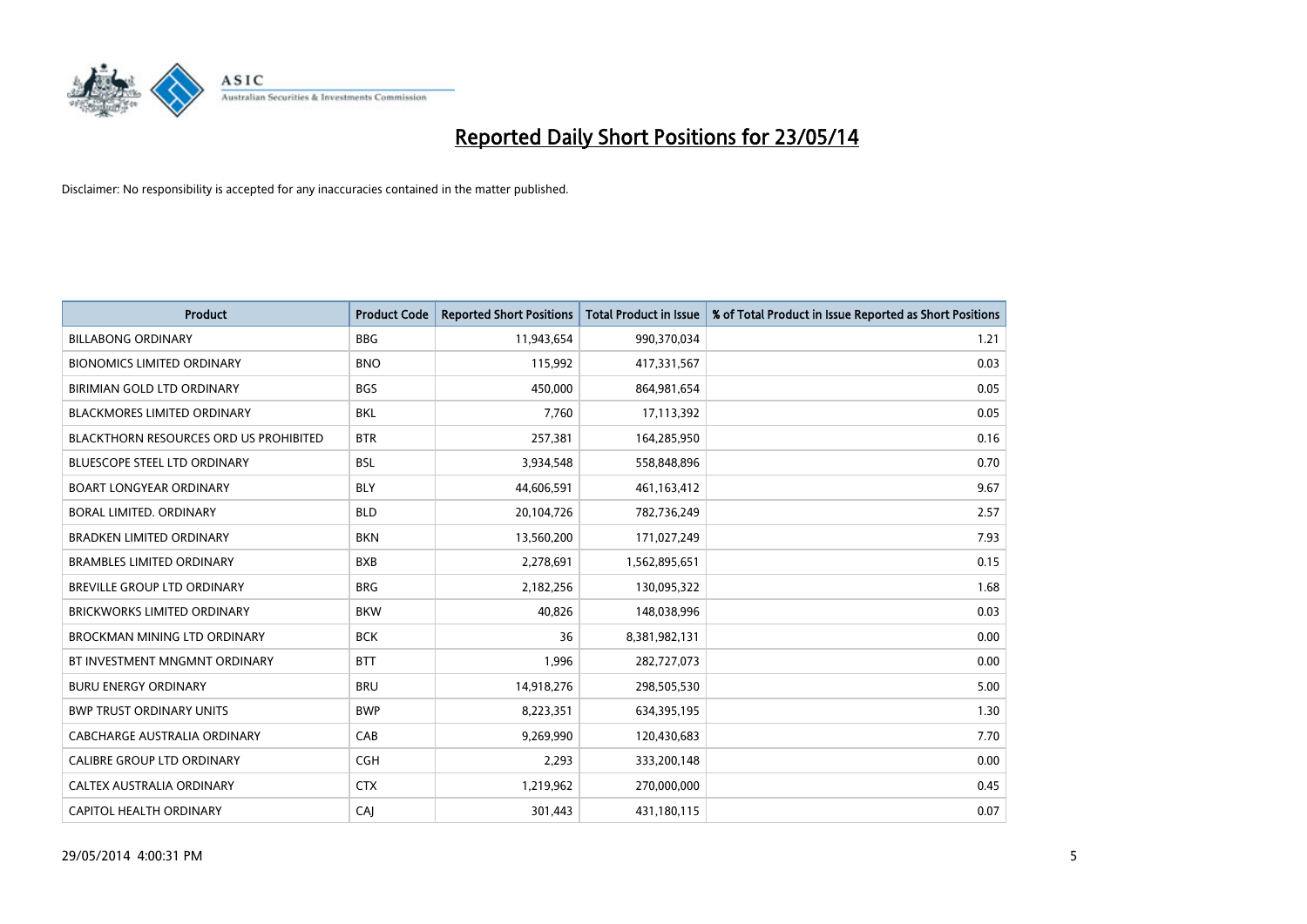

| Product                                 | <b>Product Code</b> | <b>Reported Short Positions</b> | <b>Total Product in Issue</b> | % of Total Product in Issue Reported as Short Positions |
|-----------------------------------------|---------------------|---------------------------------|-------------------------------|---------------------------------------------------------|
| <b>CARDNO LIMITED ORDINARY</b>          | CDD                 | 7,222,685                       | 162,627,638                   | 4.44                                                    |
| <b>CARINDALE PROPERTY UNIT</b>          | <b>CDP</b>          | 1,938                           | 70,000,000                    | 0.00                                                    |
| CARNARVON PETROLEUM ORDINARY            | <b>CVN</b>          | 734                             | 986,565,952                   | 0.00                                                    |
| CARSALES.COM LTD ORDINARY               | <b>CRZ</b>          | 6,754,013                       | 237,818,965                   | 2.84                                                    |
| <b>CASH CONVERTERS ORDINARY</b>         | CCV                 | 11,041,737                      | 428,886,124                   | 2.57                                                    |
| <b>CASSINI RESOURCES ORDINARY</b>       | <b>CZI</b>          | 1,100,000                       | 57,487,501                    | 1.91                                                    |
| CEDAR WOODS PROP. ORDINARY              | <b>CWP</b>          | 40,642                          | 77,595,785                    | 0.05                                                    |
| CENTRAL PETROLEUM ORDINARY              | <b>CTP</b>          | 1,287,178                       | 348,718,957                   | 0.37                                                    |
| <b>CERAMIC FUEL CELLS ORDINARY</b>      | <b>CFU</b>          | 994,772                         | 2,456,930,574                 | 0.04                                                    |
| CFS RETAIL TRUST GRP STAPLED SECURITIES | <b>CFX</b>          | 67,448,449                      | 3,018,050,810                 | 2.23                                                    |
| CHALLENGER DIV.PRO. STAPLED UNITS       | <b>CDI</b>          | 12,628                          | 214,101,013                   | 0.01                                                    |
| <b>CHALLENGER LIMITED ORDINARY</b>      | <b>CGF</b>          | 1,176,910                       | 530,862,585                   | 0.22                                                    |
| CHANDLER MACLEOD LTD ORDINARY           | <b>CMG</b>          | $\mathbf{1}$                    | 547,985,086                   | 0.00                                                    |
| CHARTER HALL GROUP STAPLED US PROHIBIT. | <b>CHC</b>          | 640,666                         | 347,925,558                   | 0.18                                                    |
| <b>CHARTER HALL RETAIL UNITS</b>        | <b>CQR</b>          | 11,444,409                      | 369,040,750                   | 3.10                                                    |
| <b>CHORUS LIMITED ORDINARY</b>          | <b>CNU</b>          | 40,367                          | 396,369,767                   | 0.01                                                    |
| CITIGOLD CORP LTD ORDINARY              | <b>CTO</b>          | 153,427                         | 1,495,764,906                 | 0.01                                                    |
| COAL OF AFRICA LTD ORDINARY             | <b>CZA</b>          | 426                             | 1,048,368,613                 | 0.00                                                    |
| <b>COALSPUR MINES LTD ORDINARY</b>      | <b>CPL</b>          | 5,138,487                       | 641,394,435                   | 0.80                                                    |
| <b>COBAR CONSOLIDATED ORDINARY</b>      | CCU                 | 100,000                         | 329,715,353                   | 0.03                                                    |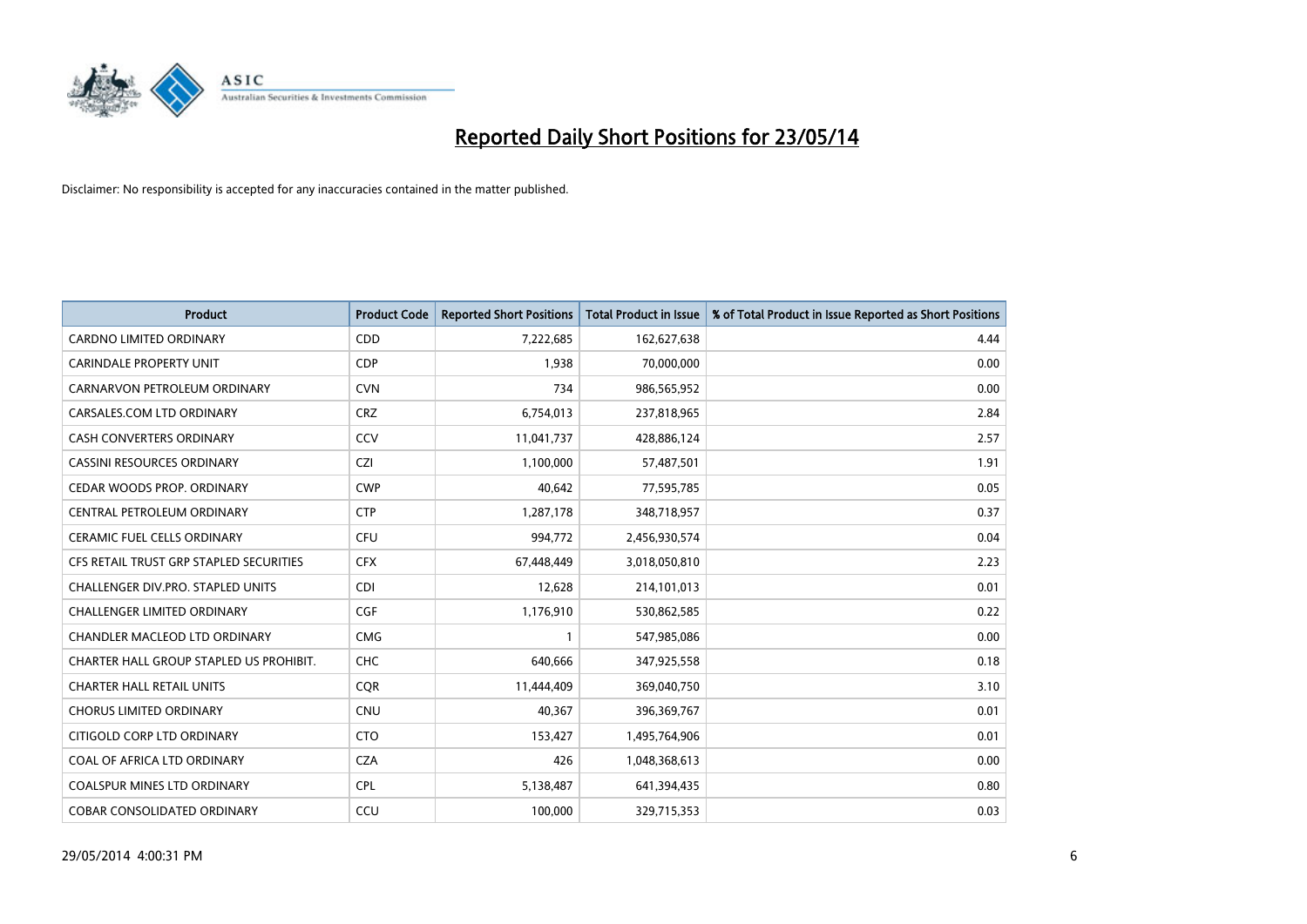

| <b>Product</b>                          | <b>Product Code</b> | <b>Reported Short Positions</b> | <b>Total Product in Issue</b> | % of Total Product in Issue Reported as Short Positions |
|-----------------------------------------|---------------------|---------------------------------|-------------------------------|---------------------------------------------------------|
| COCA-COLA AMATIL ORDINARY               | <b>CCL</b>          | 15,511,175                      | 763,590,249                   | 2.03                                                    |
| COCHLEAR LIMITED ORDINARY               | <b>COH</b>          | 9,742,262                       | 57,062,020                    | 17.07                                                   |
| <b>COCKATOO COAL ORDINARY</b>           | <b>COK</b>          | 167,987                         | 4,560,196,928                 | 0.00                                                    |
| <b>CODAN LIMITED ORDINARY</b>           | <b>CDA</b>          | 739,487                         | 176,969,924                   | 0.42                                                    |
| COFFEY INTERNATIONAL ORDINARY           | <b>COF</b>          | 7,994                           | 255,833,165                   | 0.00                                                    |
| <b>COKAL LTD ORDINARY</b>               | <b>CKA</b>          | 6,820                           | 471,103,926                   | 0.00                                                    |
| <b>COLLECTION HOUSE ORDINARY</b>        | <b>CLH</b>          | 2,158,136                       | 129,717,785                   | 1.66                                                    |
| <b>COLLINS FOODS LTD ORDINARY</b>       | <b>CKF</b>          | 18,680                          | 93,000,003                    | 0.02                                                    |
| COMMONWEALTH BANK, ORDINARY             | <b>CBA</b>          | 9,396,274                       | 1,621,319,194                 | 0.58                                                    |
| <b>COMPASS RESOURCES ORDINARY</b>       | <b>CMR</b>          | 7,472                           | 1,403,744,100                 | 0.00                                                    |
| COMPUTERSHARE LTD ORDINARY              | <b>CPU</b>          | 12,565,129                      | 556,203,079                   | 2.26                                                    |
| <b>CORP TRAVEL LIMITED ORDINARY</b>     | <b>CTD</b>          | 156,231                         | 89,890,762                    | 0.17                                                    |
| COVER-MORE GRP LTD ORDINARY             | <b>CVO</b>          | 404,065                         | 317,750,000                   | 0.13                                                    |
| <b>CREDIT CORP GROUP ORDINARY</b>       | <b>CCP</b>          | 311,279                         | 46,131,882                    | 0.67                                                    |
| <b>CROMWELL PROP STAPLED SECURITIES</b> | <b>CMW</b>          | 18,792,599                      | 1,727,280,850                 | 1.09                                                    |
| <b>CROWE HORWATH AUS ORDINARY</b>       | <b>CRH</b>          | 796,884                         | 273,005,429                   | 0.29                                                    |
| CROWN RESORTS LTD ORDINARY              | <b>CWN</b>          | 4,337,735                       | 728,394,185                   | 0.60                                                    |
| <b>CSG LIMITED ORDINARY</b>             | CSV                 | 90,082                          | 278,973,075                   | 0.03                                                    |
| <b>CSL LIMITED ORDINARY</b>             | <b>CSL</b>          | 826,672                         | 478,912,556                   | 0.17                                                    |
| <b>CSR LIMITED ORDINARY</b>             | <b>CSR</b>          | 14,690,968                      | 506,000,315                   | 2.90                                                    |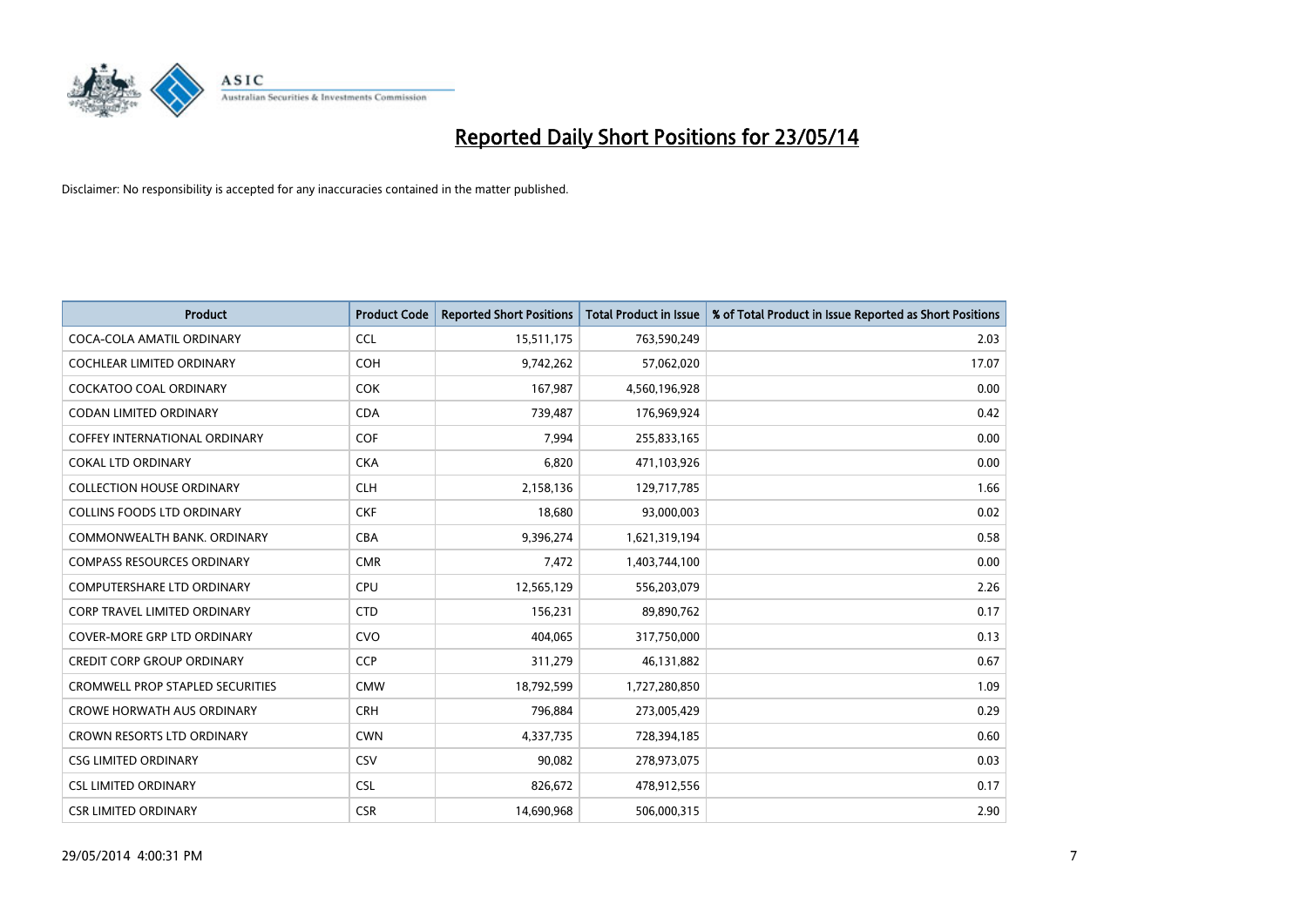

| <b>Product</b>                       | <b>Product Code</b> | <b>Reported Short Positions</b> | <b>Total Product in Issue</b> | % of Total Product in Issue Reported as Short Positions |
|--------------------------------------|---------------------|---------------------------------|-------------------------------|---------------------------------------------------------|
| <b>CUDECO LIMITED ORDINARY</b>       | CDU                 | 9,250,424                       | 234,583,408                   | 3.94                                                    |
| DART ENERGY LTD ORDINARY             | <b>DTE</b>          | 1,251,190                       | 1,108,752,733                 | 0.11                                                    |
| DATA#3 LIMITED ORDINARY              | <b>DTL</b>          | 216,883                         | 153,974,950                   | 0.14                                                    |
| DAVID JONES LIMITED ORDINARY         | <b>DJS</b>          | 3,016,600                       | 537,137,845                   | 0.56                                                    |
| <b>DECMIL GROUP LIMITED ORDINARY</b> | <b>DCG</b>          | 1,190,526                       | 168,657,794                   | 0.71                                                    |
| DEEP YELLOW LIMITED ORDINARY         | <b>DYL</b>          | 840                             | 1,617,041,367                 | 0.00                                                    |
| DEXUS PROPERTY GROUP STAPLED UNITS   | <b>DXS</b>          | 16,266,971                      | 5,433,110,810                 | 0.30                                                    |
| DICK SMITH HLDGS ORDINARY            | <b>DSH</b>          | 14,950,455                      | 236,511,364                   | 6.32                                                    |
| DISCOVERY METALS LTD ORDINARY        | <b>DML</b>          | 1,711,610                       | 560,034,418                   | 0.31                                                    |
| DOMINO PIZZA ENTERPR ORDINARY        | <b>DMP</b>          | 2,163,655                       | 85,915,713                    | 2.52                                                    |
| DONACO INTERNATIONAL ORDINARY        | <b>DNA</b>          | 1,803,795                       | 460,178,463                   | 0.39                                                    |
| DOWNER EDI LIMITED ORDINARY          | <b>DOW</b>          | 14,089,168                      | 435,399,975                   | 3.24                                                    |
| DRAGON MINING LTD ORDINARY           | <b>DRA</b>          | 147                             | 88,840,613                    | 0.00                                                    |
| DRILLSEARCH ENERGY ORDINARY          | <b>DLS</b>          | 18,243,778                      | 432,965,895                   | 4.21                                                    |
| DUET GROUP STAPLED US PROHIBIT.      | <b>DUE</b>          | 8,923,843                       | 1,317,809,323                 | 0.68                                                    |
| DULUXGROUP LIMITED ORDINARY          | <b>DLX</b>          | 2,163,758                       | 381,093,950                   | 0.57                                                    |
| <b>DWS LTD ORDINARY</b>              | <b>DWS</b>          | 6,450                           | 132,362,763                   | 0.00                                                    |
| ECHO ENTERTAINMENT ORDINARY          | <b>EGP</b>          | 35,677,831                      | 825,672,730                   | 4.32                                                    |
| <b>ELDERS LIMITED ORDINARY</b>       | <b>ELD</b>          | 19,825,545                      | 455,013,329                   | 4.36                                                    |
| ELEMENTAL MINERALS ORDINARY          | ELM                 | 170,287                         | 303,263,391                   | 0.06                                                    |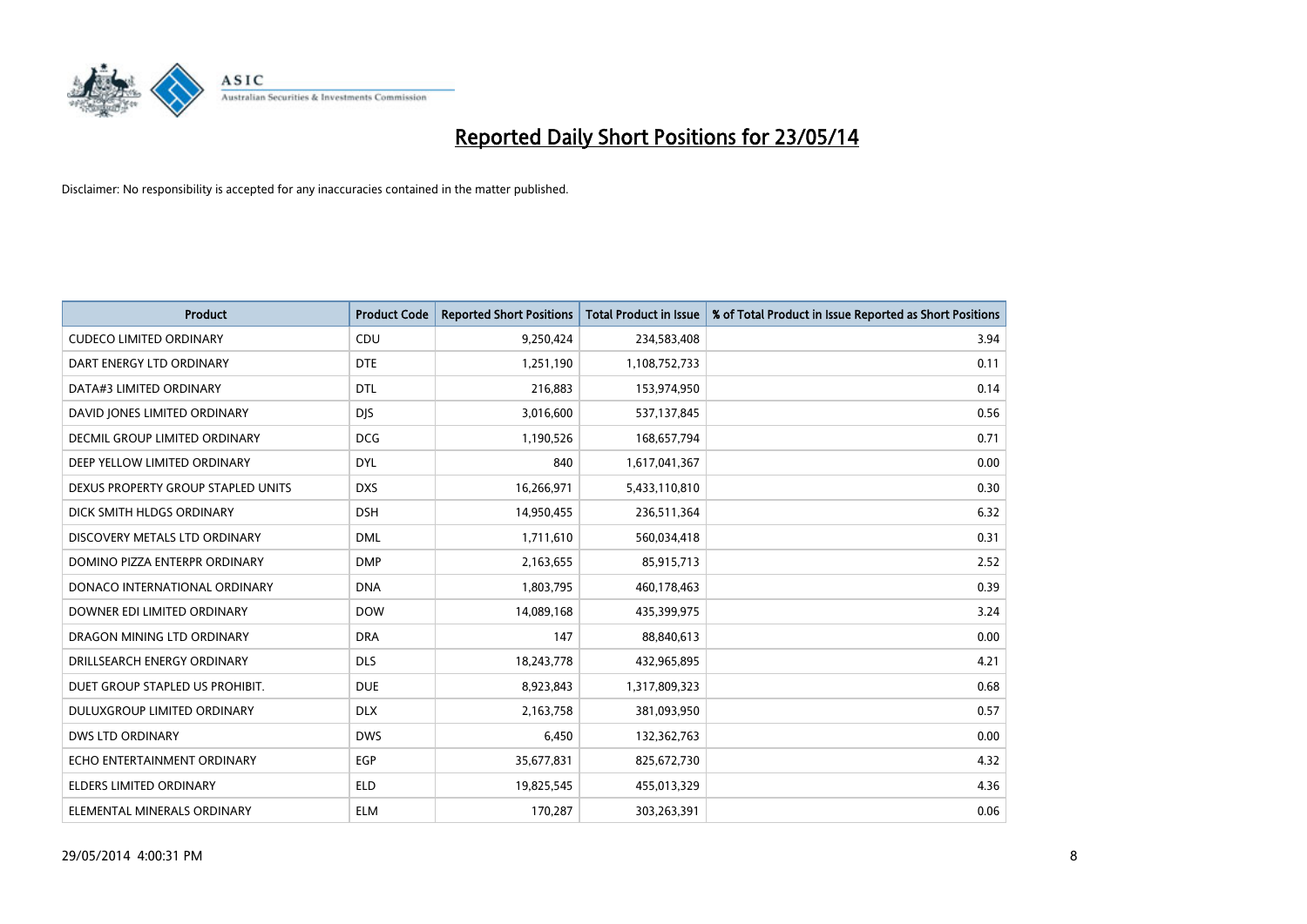

| <b>Product</b>                         | <b>Product Code</b> | <b>Reported Short Positions</b> | <b>Total Product in Issue</b> | % of Total Product in Issue Reported as Short Positions |
|----------------------------------------|---------------------|---------------------------------|-------------------------------|---------------------------------------------------------|
| <b>EMECO HOLDINGS ORDINARY</b>         | <b>EHL</b>          | 12,151,950                      | 599,675,707                   | 2.03                                                    |
| ENDEAVOUR MIN CORP CDI 1:1             | <b>EVR</b>          | 35,986                          | 58,567,618                    | 0.06                                                    |
| ENERGY RESOURCES ORDINARY 'A'          | <b>ERA</b>          | 9,312,624                       | 517,725,062                   | 1.80                                                    |
| <b>ENERGY WORLD CORPOR, ORDINARY</b>   | <b>EWC</b>          | 43,720,047                      | 1,734,166,672                 | 2.52                                                    |
| <b>ENVESTRA LIMITED ORDINARY</b>       | <b>ENV</b>          | 1,234,981                       | 1,796,808,474                 | 0.07                                                    |
| EQUATORIAL RES LTD ORDINARY            | EQX                 | 182                             | 122,185,353                   | 0.00                                                    |
| ERM POWER LIMITED ORDINARY             | EPW                 | 353,893                         | 239,269,727                   | 0.15                                                    |
| ETHANE PIPELINE STAPLED SECURITIES     | <b>EPX</b>          | 4,168                           | 69,302,275                    | 0.01                                                    |
| EVOLUTION MINING LTD ORDINARY          | <b>EVN</b>          | 31,231,426                      | 709,989,453                   | 4.40                                                    |
| FAIRFAX MEDIA LTD ORDINARY             | <b>FXJ</b>          | 73,404,081                      | 2,351,955,725                 | 3.12                                                    |
| <b>FANTASTIC HOLDINGS ORDINARY</b>     | <b>FAN</b>          | 18,891                          | 103,068,398                   | 0.02                                                    |
| FAR LTD ORDINARY                       | <b>FAR</b>          | 22,725,932                      | 2,499,846,742                 | 0.91                                                    |
| FEDERATION CNTRES ORD/UNIT STAPLED SEC | <b>FDC</b>          | 4,593,185                       | 1,427,641,565                 | 0.32                                                    |
| <b>FINBAR GROUP LIMITED ORDINARY</b>   | <b>FRI</b>          | 284                             | 227,018,204                   | 0.00                                                    |
| FISHER & PAYKEL H. ORDINARY            | <b>FPH</b>          | 3,712                           | 551,141,590                   | 0.00                                                    |
| FLEETWOOD CORP ORDINARY                | <b>FWD</b>          | 2,229,856                       | 60,581,211                    | 3.68                                                    |
| FLETCHER BUILDING ORDINARY             | <b>FBU</b>          | 1,459,217                       | 687,854,788                   | 0.21                                                    |
| FLEXIGROUP LIMITED ORDINARY            | FXL                 | 1,617,629                       | 304,096,060                   | 0.53                                                    |
| FLIGHT CENTRE TRAVEL ORDINARY          | <b>FLT</b>          | 6,613,495                       | 100,562,587                   | 6.58                                                    |
| FLINDERS MINES LTD ORDINARY            | <b>FMS</b>          | 22,935,745                      | 2,400,995,602                 | 0.96                                                    |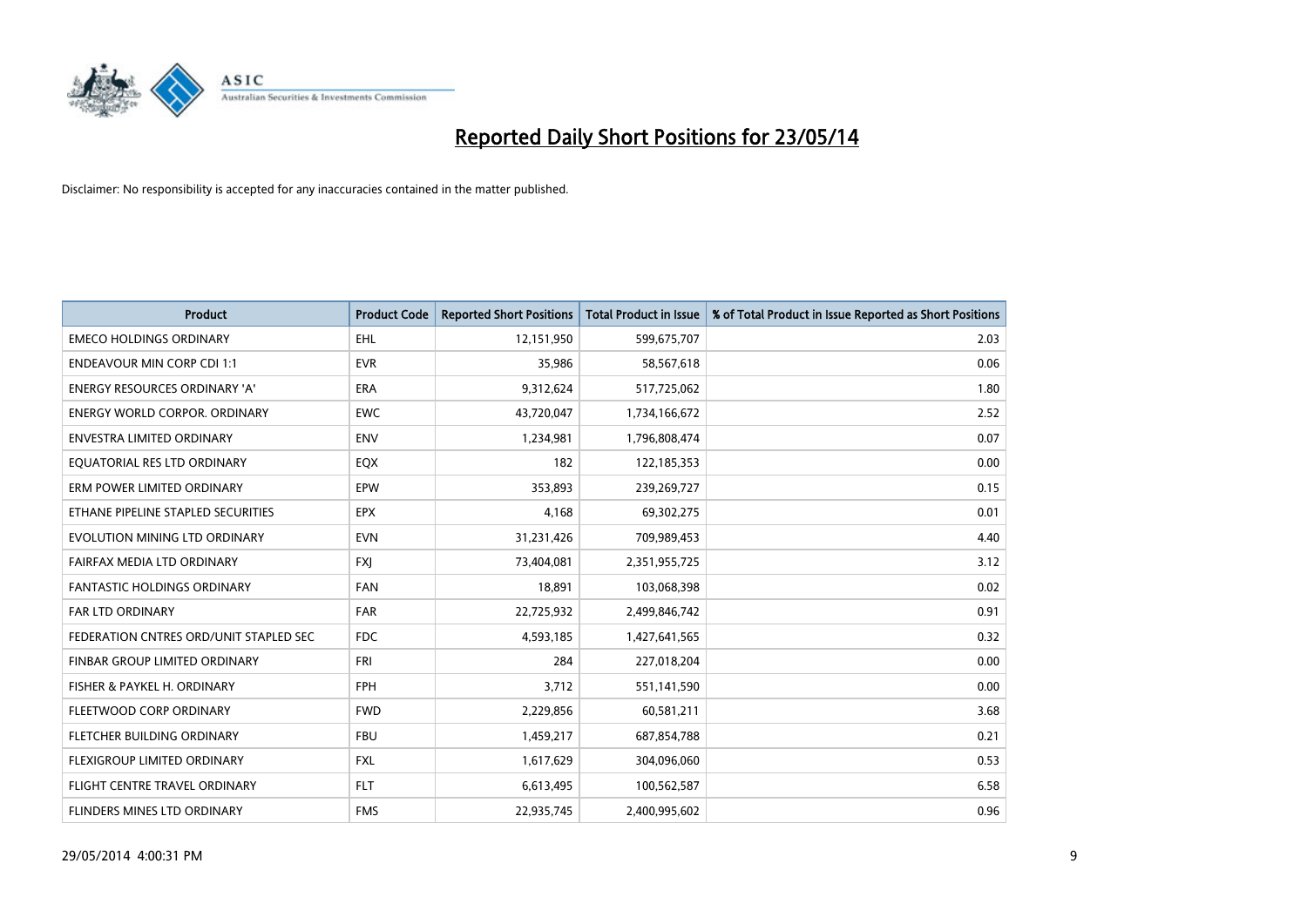

| <b>Product</b>                             | <b>Product Code</b> | <b>Reported Short Positions</b> | <b>Total Product in Issue</b> | % of Total Product in Issue Reported as Short Positions |
|--------------------------------------------|---------------------|---------------------------------|-------------------------------|---------------------------------------------------------|
| <b>FOCUS MINERALS LTD ORDINARY</b>         | <b>FML</b>          | 1,936,223                       | 9,137,375,877                 | 0.02                                                    |
| FONTERRA SHARE FUND ORDINARY UNITS         | <b>FSF</b>          | 31                              | 106,913,918                   | 0.00                                                    |
| <b>FORGE GROUP LIMITED ORDINARY</b>        | <b>FGE</b>          | 2,378,103                       | 86,169,014                    | 2.76                                                    |
| FORTESCUE METALS GRP ORDINARY              | <b>FMG</b>          | 151,715,201                     | 3,113,798,151                 | 4.87                                                    |
| FREEDOM FOOD LTD ORDINARY                  | <b>FNP</b>          | 10,000                          | 150,578,705                   | 0.01                                                    |
| <b>FREELANCER LTD ORDINARY</b>             | <b>FLN</b>          | 437                             | 436,500,000                   | 0.00                                                    |
| <b>G.U.D. HOLDINGS ORDINARY</b>            | GUD                 | 2,573,391                       | 71,066,740                    | 3.62                                                    |
| <b>G8 EDUCATION LIMITED ORDINARY</b>       | <b>GEM</b>          | 10,546,764                      | 327,354,270                   | 3.22                                                    |
| <b>GALAXY RESOURCES ORDINARY</b>           | GXY                 | 372,975                         | 1,027,077,829                 | 0.04                                                    |
| <b>GDI PROPERTY GRP STAPLED SECURITIES</b> | GDI                 | 2,486                           | 567,575,025                   | 0.00                                                    |
| <b>GENETIC TECHNOLOGIES ORDINARY</b>       | GTG                 | 1,654,620                       | 664,769,002                   | 0.25                                                    |
| <b>GENWORTH MORTGAGE ORDINARY</b>          | <b>GMA</b>          | 1,923,793                       | 650,000,000                   | 0.30                                                    |
| <b>GEODYNAMICS LIMITED ORDINARY</b>        | GDY                 | 819                             | 435,880,130                   | 0.00                                                    |
| GI DYNAMICS, INC CDI US PROHIBITED         | GID                 | 312,676                         | 464,182,730                   | 0.07                                                    |
| <b>GINDALBIE METALS LTD ORDINARY</b>       | GBG                 | 38,333,960                      | 1,493,660,842                 | 2.57                                                    |
| <b>GOODMAN FIELDER. ORDINARY</b>           | <b>GFF</b>          | 19,035,887                      | 1,955,559,207                 | 0.97                                                    |
| <b>GOODMAN GROUP STAPLED</b>               | GMG                 | 6,717,392                       | 1,727,685,976                 | 0.39                                                    |
| <b>GPT GROUP STAPLED SEC.</b>              | <b>GPT</b>          | 7,352,307                       | 1,685,460,955                 | 0.44                                                    |
| <b>GRAINCORP LIMITED A CLASS ORDINARY</b>  | <b>GNC</b>          | 6,803,332                       | 228,855,628                   | 2.97                                                    |
| <b>GRANGE RESOURCES, ORDINARY</b>          | <b>GRR</b>          | 6,058,824                       | 1,157,097,869                 | 0.52                                                    |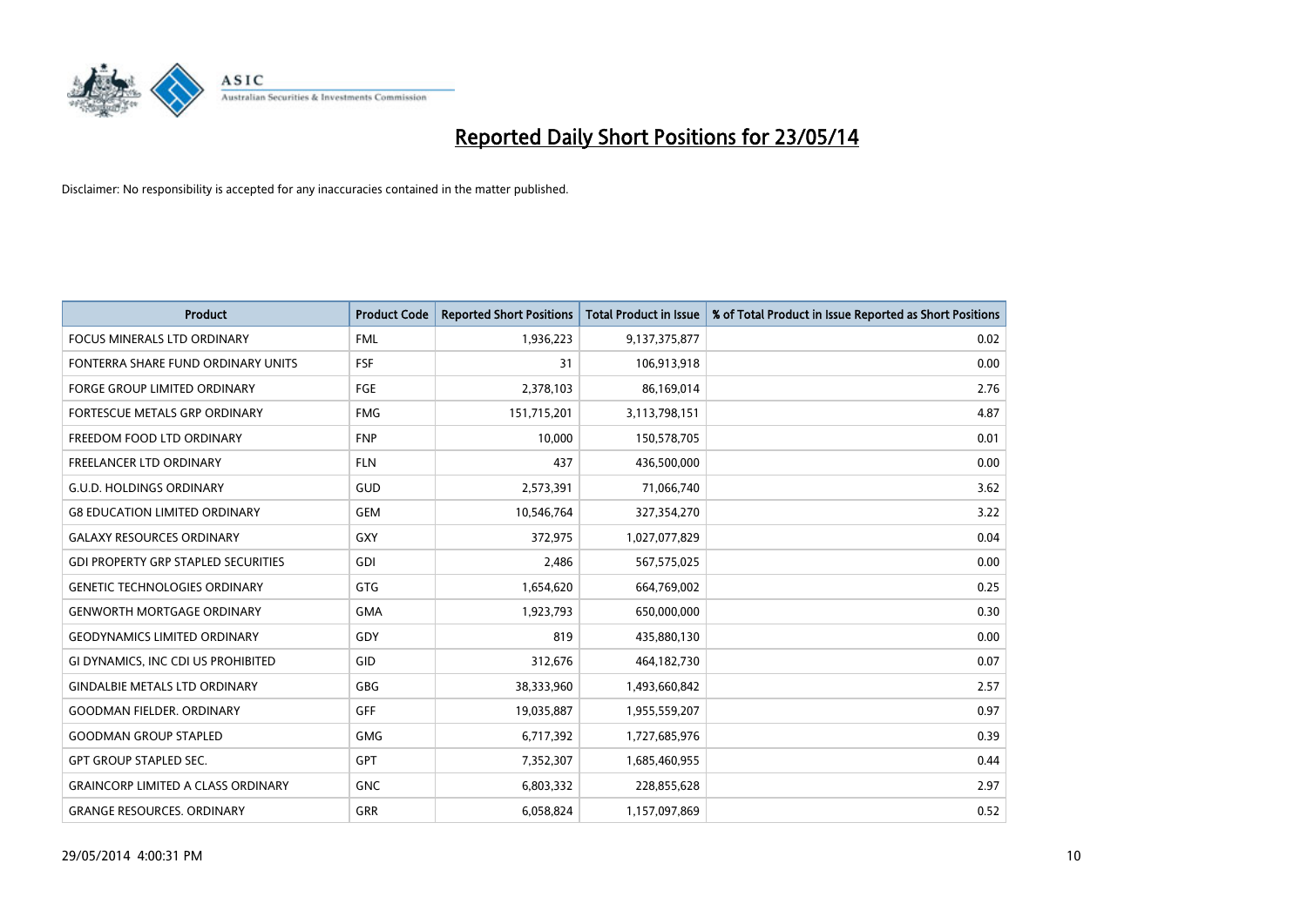

| <b>Product</b>                                   | <b>Product Code</b> | <b>Reported Short Positions</b> | <b>Total Product in Issue</b> | % of Total Product in Issue Reported as Short Positions |
|--------------------------------------------------|---------------------|---------------------------------|-------------------------------|---------------------------------------------------------|
| <b>GREENCROSS LIMITED ORDINARY</b>               | <b>GXL</b>          | 3,057                           | 90,893,174                    | 0.00                                                    |
| <b>GREENLAND MIN EN LTD ORDINARY</b>             | GGG                 | 3,733,825                       | 576,452,827                   | 0.65                                                    |
| <b>GROWTHPOINT PROPERTY ORD/UNIT STAPLED SEC</b> | GOZ                 | 1,316,480                       | 488,029,437                   | 0.27                                                    |
| <b>GRYPHON MINERALS LTD ORDINARY</b>             | GRY                 | 4,366,351                       | 401,011,505                   | 1.09                                                    |
| <b>GUILDFORD COAL LTD ORDINARY</b>               | <b>GUF</b>          | 743,115                         | 761,857,020                   | 0.10                                                    |
| <b>GWA GROUP LTD ORDINARY</b>                    | <b>GWA</b>          | 13,526,446                      | 306,533,770                   | 4.41                                                    |
| <b>HARVEY NORMAN ORDINARY</b>                    | <b>HVN</b>          | 61,572,611                      | 1,062,316,784                 | 5.80                                                    |
| <b>HENDERSON GROUP CDI 1:1</b>                   | <b>HGG</b>          | 2,694,660                       | 655,128,628                   | 0.41                                                    |
| HFA HOLDINGS LIMITED ORDINARY                    | <b>HFA</b>          | 3,809                           | 118,738,157                   | 0.00                                                    |
| <b>HIGHLANDS PACIFIC ORDINARY</b>                | HIG                 | 3,153                           | 854,261,346                   | 0.00                                                    |
| HILLGROVE RES LTD ORDINARY                       | <b>HGO</b>          | 794,270                         | 1,180,889,221                 | 0.07                                                    |
| <b>HILLS LTD ORDINARY</b>                        | <b>HIL</b>          | 43,911                          | 235, 173, 156                 | 0.02                                                    |
| HORIZON OIL LIMITED ORDINARY                     | <b>HZN</b>          | 87,164,866                      | 1,301,981,265                 | 6.69                                                    |
| <b>HOTEL PROPERTY STAPLED</b>                    | <b>HPI</b>          | 57,687                          | 132,870,000                   | 0.04                                                    |
| <b>ICAR ASIA LTD ORDINARY</b>                    | ICQ                 | 29,000                          | 121,889,834                   | 0.02                                                    |
| <b>ICON ENERGY LIMITED ORDINARY</b>              | ICN                 | 27,075                          | 615,774,351                   | 0.00                                                    |
| <b>IINET LIMITED ORDINARY</b>                    | <b>IIN</b>          | 3,936,770                       | 161,238,847                   | 2.44                                                    |
| ILUKA RESOURCES ORDINARY                         | ILU                 | 40,570,084                      | 418,700,517                   | 9.69                                                    |
| <b>IMDEX LIMITED ORDINARY</b>                    | <b>IMD</b>          | 4,263,185                       | 212,110,368                   | 2.01                                                    |
| <b>INCITEC PIVOT ORDINARY</b>                    | IPL                 | 25.076.404                      | 1,644,919,097                 | 1.52                                                    |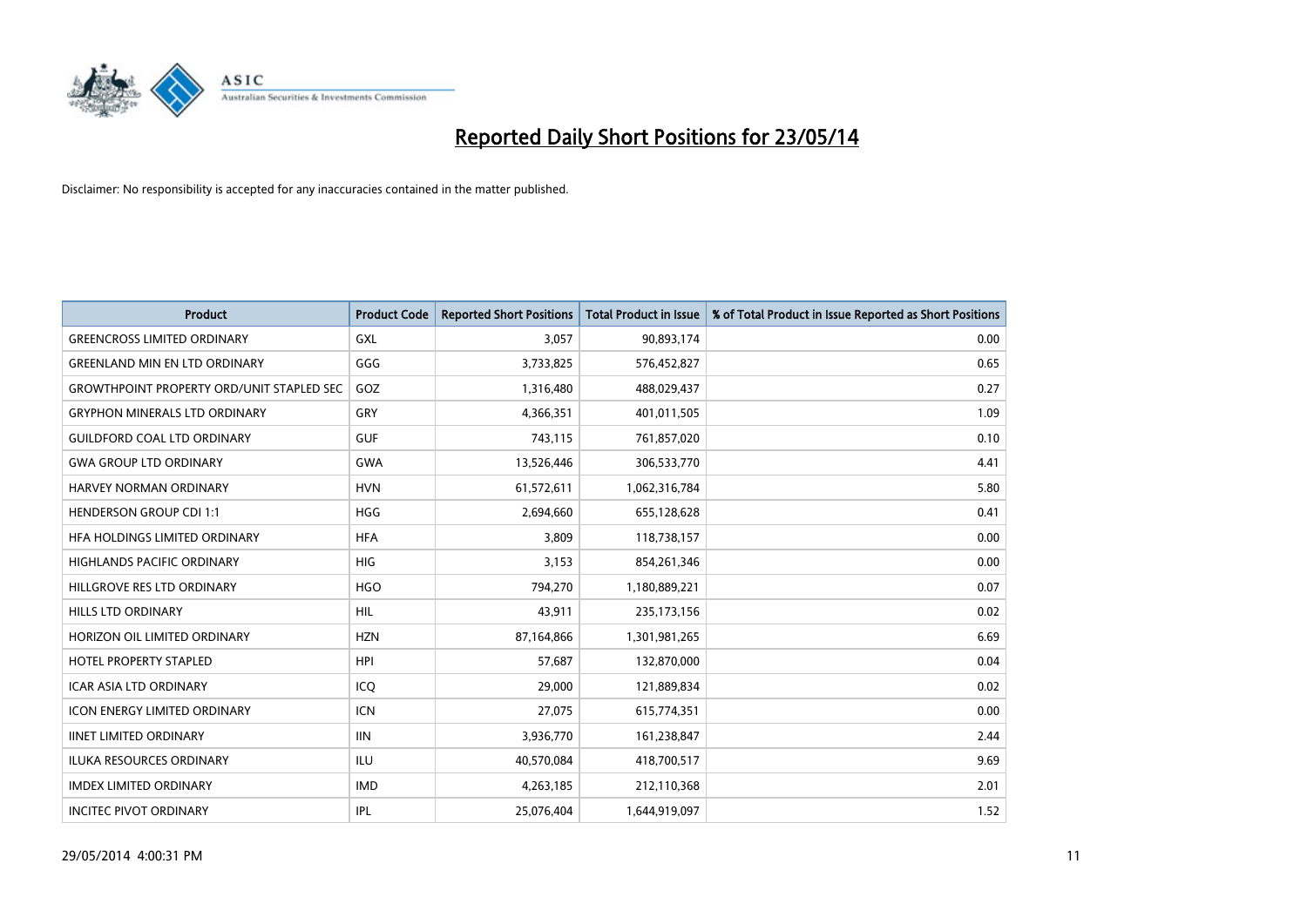

| <b>Product</b>                                | <b>Product Code</b> | <b>Reported Short Positions</b> | <b>Total Product in Issue</b> | % of Total Product in Issue Reported as Short Positions |
|-----------------------------------------------|---------------------|---------------------------------|-------------------------------|---------------------------------------------------------|
| <b>INDEPENDENCE GROUP ORDINARY</b>            | <b>IGO</b>          | 453,593                         | 233,323,905                   | 0.19                                                    |
| INDOCHINE MINING LTD ORDINARY                 | IDC.                | 18,008                          | 1,003,497,126                 | 0.00                                                    |
| <b>INDOPHIL RESOURCES ORDINARY</b>            | <b>IRN</b>          | 105,790                         | 1,203,146,194                 | 0.01                                                    |
| <b>INDUSTRIA REIT STAPLED</b>                 | <b>IDR</b>          | 58,265                          | 125,000,001                   | 0.05                                                    |
| <b>INFIGEN ENERGY STAPLED SECURITIES</b>      | <b>IFN</b>          | 2,985,304                       | 764,993,434                   | 0.39                                                    |
| INGENIA GROUP STAPLED SECURITIES              | <b>INA</b>          | 1,096,143                       | 676,240,232                   | 0.16                                                    |
| <b>INSURANCE AUSTRALIA ORDINARY</b>           | IAG                 | 18,785,718                      | 2,341,618,048                 | 0.80                                                    |
| <b>INTREPID MINES ORDINARY</b>                | <b>IAU</b>          | 15,230,458                      | 557,162,848                   | 2.73                                                    |
| <b>INVESTA OFFICE FUND STAPLED SECURITIES</b> | <b>IOF</b>          | 388,659                         | 614,047,458                   | 0.06                                                    |
| <b>INVOCARE LIMITED ORDINARY</b>              | <b>IVC</b>          | 4,288,211                       | 110,030,298                   | 3.90                                                    |
| <b>IOOF HOLDINGS LTD ORDINARY</b>             | IFL                 | 1,736,343                       | 232,118,034                   | 0.75                                                    |
| <b>IPROPERTY GROUP LTD ORDINARY</b>           | <b>IPP</b>          | 1,128,260                       | 181,579,840                   | 0.62                                                    |
| <b>IRESS LIMITED ORDINARY</b>                 | <b>IRE</b>          | 2,830,902                       | 158,585,126                   | 1.79                                                    |
| <b>IRON ORE HOLDINGS ORDINARY</b>             | <b>IOH</b>          | 26,197                          | 161,174,005                   | 0.02                                                    |
| <b>ISELECT LTD ORDINARY</b>                   | <b>ISU</b>          | 363,503                         | 260,889,894                   | 0.14                                                    |
| JAMES HARDIE INDUST CHESS DEPOSITARY INT      | <b>IHX</b>          | 4,956,344                       | 445,037,502                   | 1.11                                                    |
| <b>JAPARA HEALTHCARE LT ORDINARY</b>          | <b>IHC</b>          | 8,157,948                       | 262,500,000                   | 3.11                                                    |
| <b>JB HI-FI LIMITED ORDINARY</b>              | <b>JBH</b>          | 10,245,230                      | 100,385,400                   | 10.21                                                   |
| <b>KAGARA LTD ORDINARY</b>                    | KZL                 | 4,528,202                       | 798,953,117                   | 0.57                                                    |
| KAROON GAS AUSTRALIA ORDINARY                 | <b>KAR</b>          | 14,806,020                      | 255,841,581                   | 5.79                                                    |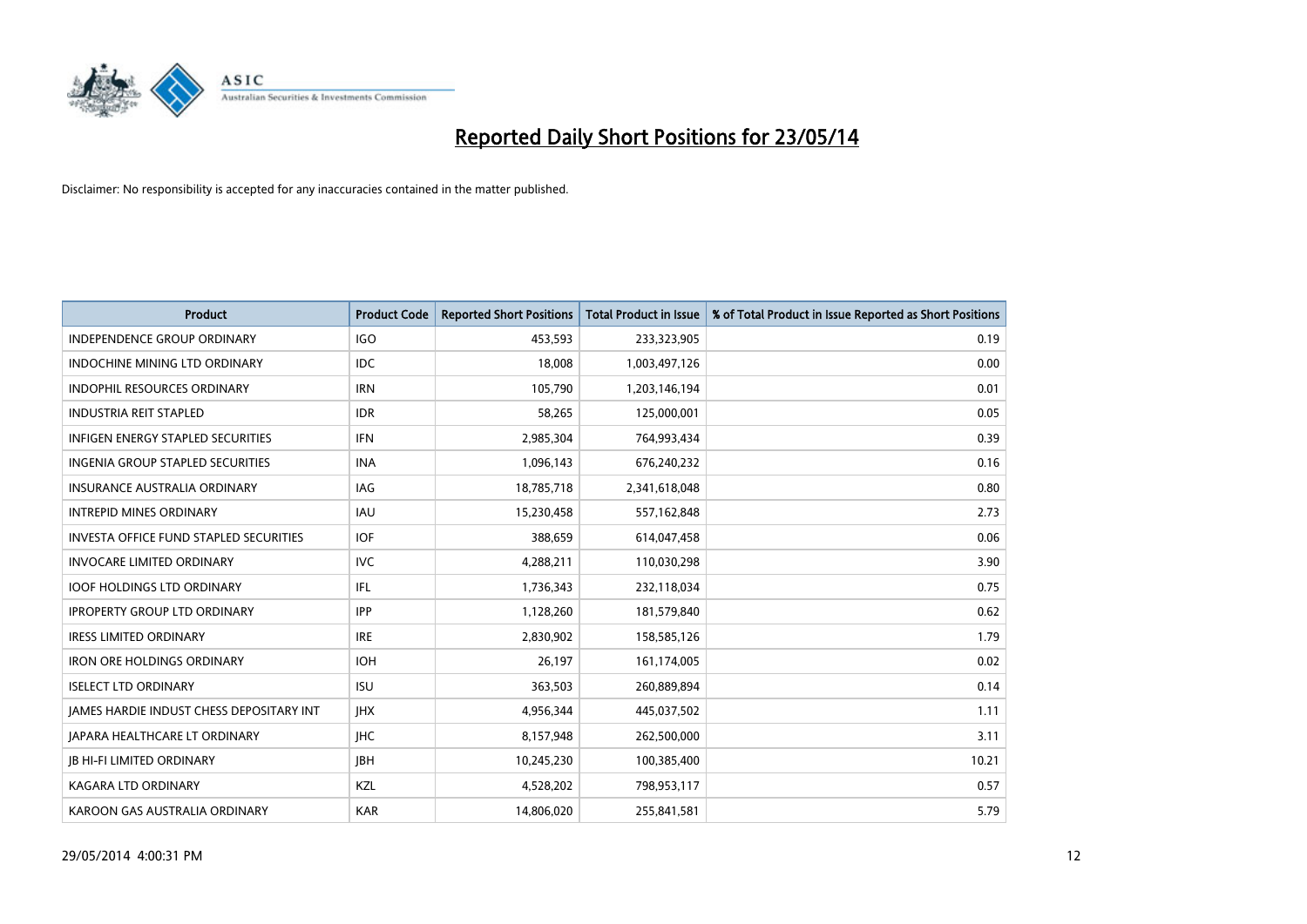

| <b>Product</b>                        | <b>Product Code</b> | <b>Reported Short Positions</b> | <b>Total Product in Issue</b> | % of Total Product in Issue Reported as Short Positions |
|---------------------------------------|---------------------|---------------------------------|-------------------------------|---------------------------------------------------------|
| KATHMANDU HOLD LTD ORDINARY           | <b>KMD</b>          | 996,437                         | 200,633,469                   | 0.50                                                    |
| <b>KBL MINING LIMITED ORDINARY</b>    | <b>KBL</b>          | 1,820                           | 393,535,629                   | 0.00                                                    |
| KINGSGATE CONSOLID. ORDINARY          | <b>KCN</b>          | 8,647,631                       | 223,584,937                   | 3.87                                                    |
| KINGSROSE MINING LTD ORDINARY         | <b>KRM</b>          | 340,903                         | 358,611,493                   | 0.10                                                    |
| LEIGHTON HOLDINGS ORDINARY            | LEI                 | 8,220,761                       | 338,503,563                   | 2.43                                                    |
| LEND LEASE GROUP UNIT/ORD STAPLED     | LLC                 | 8,028,990                       | 577,475,833                   | 1.39                                                    |
| LIQUEFIED NATURAL ORDINARY            | <b>LNG</b>          | 497,200                         | 387,186,269                   | 0.13                                                    |
| LONESTAR RESO LTD ORDINARY            | <b>LNR</b>          | 600,536                         | 752,187,211                   | 0.08                                                    |
| LYCOPODIUM LIMITED ORDINARY           | <b>LYL</b>          | 1                               | 38,965,103                    | 0.00                                                    |
| LYNAS CORPORATION ORDINARY            | <b>LYC</b>          | 141,111,521                     | 1,961,285,594                 | 7.19                                                    |
| <b>M2 GRP LTD ORDINARY</b>            | <b>MTU</b>          | 17,395,655                      | 180,398,183                   | 9.64                                                    |
| <b>MACA LIMITED ORDINARY</b>          | <b>MLD</b>          | 288,256                         | 202,676,373                   | 0.14                                                    |
| <b>MACMAHON HOLDINGS ORDINARY</b>     | <b>MAH</b>          | 24,964                          | 1,261,699,966                 | 0.00                                                    |
| MACO ATLAS ROADS GRP ORDINARY STAPLED | <b>MQA</b>          | 4,698,966                       | 487,230,540                   | 0.96                                                    |
| MACQUARIE GROUP LTD ORDINARY          | MQG                 | 1,347,481                       | 321,082,806                   | 0.42                                                    |
| MAGELLAN FIN GRP LTD ORDINARY         | <b>MFG</b>          | 2,527,957                       | 158,842,157                   | 1.59                                                    |
| <b>MATRIX C &amp; E LTD ORDINARY</b>  | <b>MCE</b>          | 2,937,417                       | 94,555,428                    | 3.11                                                    |
| <b>MAVERICK DRILLING ORDINARY</b>     | <b>MAD</b>          | 8,073,137                       | 533,885,763                   | 1.51                                                    |
| <b>MAXITRANS INDUSTRIES ORDINARY</b>  | <b>MXI</b>          | 489,190                         | 185,075,653                   | 0.26                                                    |
| MAYNE PHARMA LTD ORDINARY             | <b>MYX</b>          | 263,389                         | 586,651,477                   | 0.04                                                    |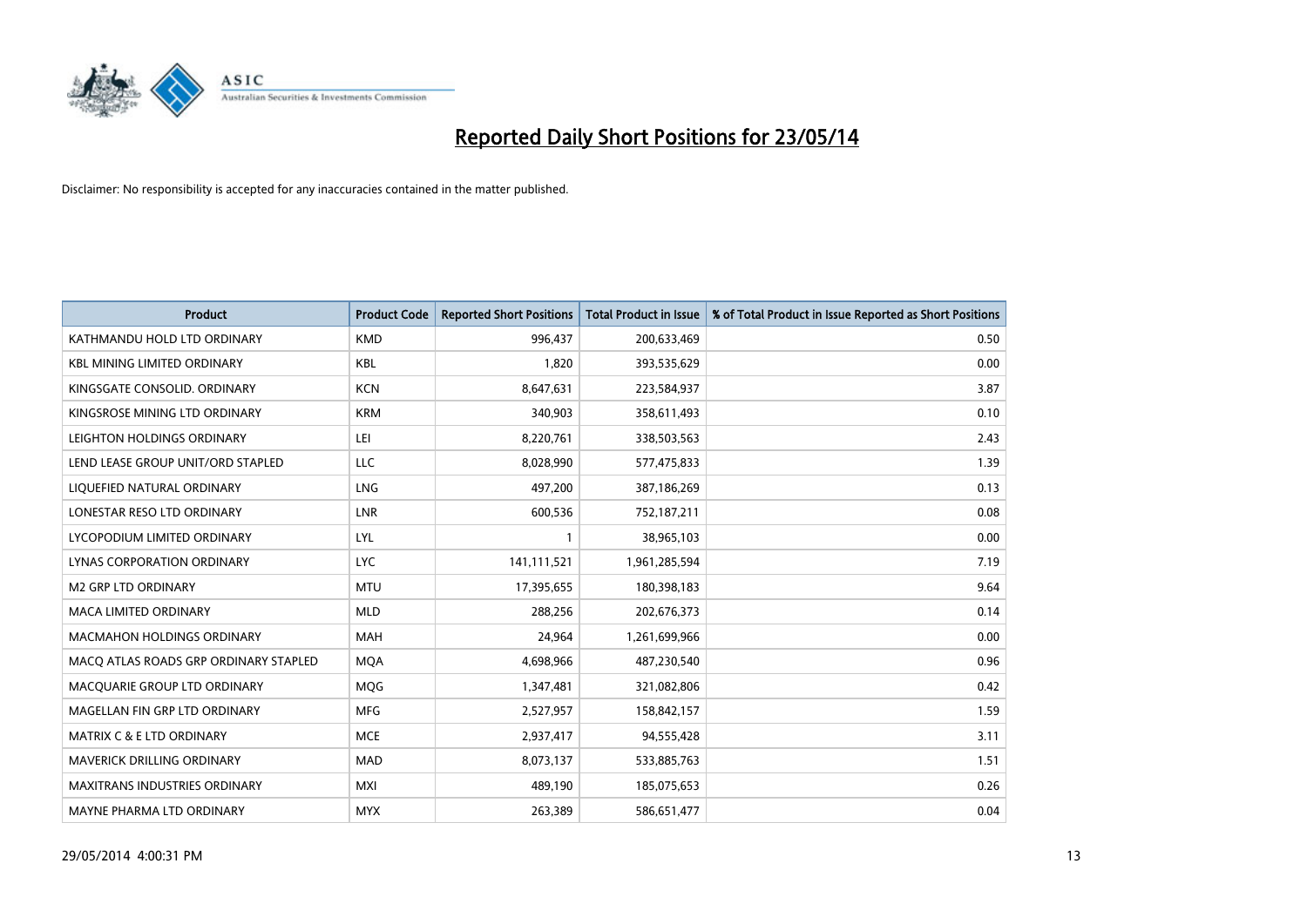

| <b>Product</b>                  | <b>Product Code</b> | <b>Reported Short Positions</b> | <b>Total Product in Issue</b> | % of Total Product in Issue Reported as Short Positions |
|---------------------------------|---------------------|---------------------------------|-------------------------------|---------------------------------------------------------|
| <b>MCALEESE LTD ORDINARY</b>    | <b>MCS</b>          | 3,244                           | 287,365,502                   | 0.00                                                    |
| MCMILLAN SHAKESPEARE ORDINARY   | <b>MMS</b>          | 379,570                         | 74,523,965                    | 0.51                                                    |
| MCPHERSON'S LTD ORDINARY        | <b>MCP</b>          | 200,323                         | 95,434,645                    | 0.21                                                    |
| MEDUSA MINING LTD ORDINARY      | <b>MML</b>          | 5,256,746                       | 207,794,301                   | 2.53                                                    |
| MELBOURNE IT LIMITED ORDINARY   | <b>MLB</b>          | 2                               | 92,944,392                    | 0.00                                                    |
| MERMAID MARINE ORDINARY         | <b>MRM</b>          | 6,410,282                       | 366,766,098                   | 1.75                                                    |
| MESOBLAST LIMITED ORDINARY      | <b>MSB</b>          | 19,817,275                      | 321,616,694                   | 6.16                                                    |
| METALS X LIMITED ORDINARY       | <b>MLX</b>          | 1,156,730                       | 1,655,386,110                 | 0.07                                                    |
| METCASH LIMITED ORDINARY        | <b>MTS</b>          | 98,353,503                      | 888,338,048                   | 11.07                                                   |
| METMINCO LIMITED ORDINARY       | <b>MNC</b>          | 142,147                         | 1,749,543,023                 | 0.01                                                    |
| MIGHTY RIVER POWER ORDINARY     | <b>MYT</b>          | 3,677,411                       | 1,400,012,517                 | 0.26                                                    |
| MINCOR RESOURCES NL ORDINARY    | <b>MCR</b>          | 86,488                          | 188,208,274                   | 0.05                                                    |
| MINERAL DEPOSITS ORDINARY       | <b>MDL</b>          | 1,200,421                       | 103,538,786                   | 1.16                                                    |
| MINERAL RESOURCES, ORDINARY     | <b>MIN</b>          | 9,638,201                       | 186,556,246                   | 5.17                                                    |
| MINT WIRELESS ORDINARY          | <b>MNW</b>          | 1,193,919                       | 407,372,395                   | 0.29                                                    |
| MIRABELA NICKEL LTD ORDINARY    | <b>MBN</b>          | 18,455,648                      | 876,801,147                   | 2.10                                                    |
| MIRVAC GROUP STAPLED SECURITIES | <b>MGR</b>          | 4,582,613                       | 3,692,279,772                 | 0.12                                                    |
| MOLOPO ENERGY LTD ORDINARY      | <b>MPO</b>          | 222,623                         | 248,505,936                   | 0.09                                                    |
| MONADELPHOUS GROUP ORDINARY     | <b>MND</b>          | 11,841,761                      | 92,679,570                    | 12.78                                                   |
| MORTGAGE CHOICE LTD ORDINARY    | <b>MOC</b>          | 47,093                          | 123,780,387                   | 0.04                                                    |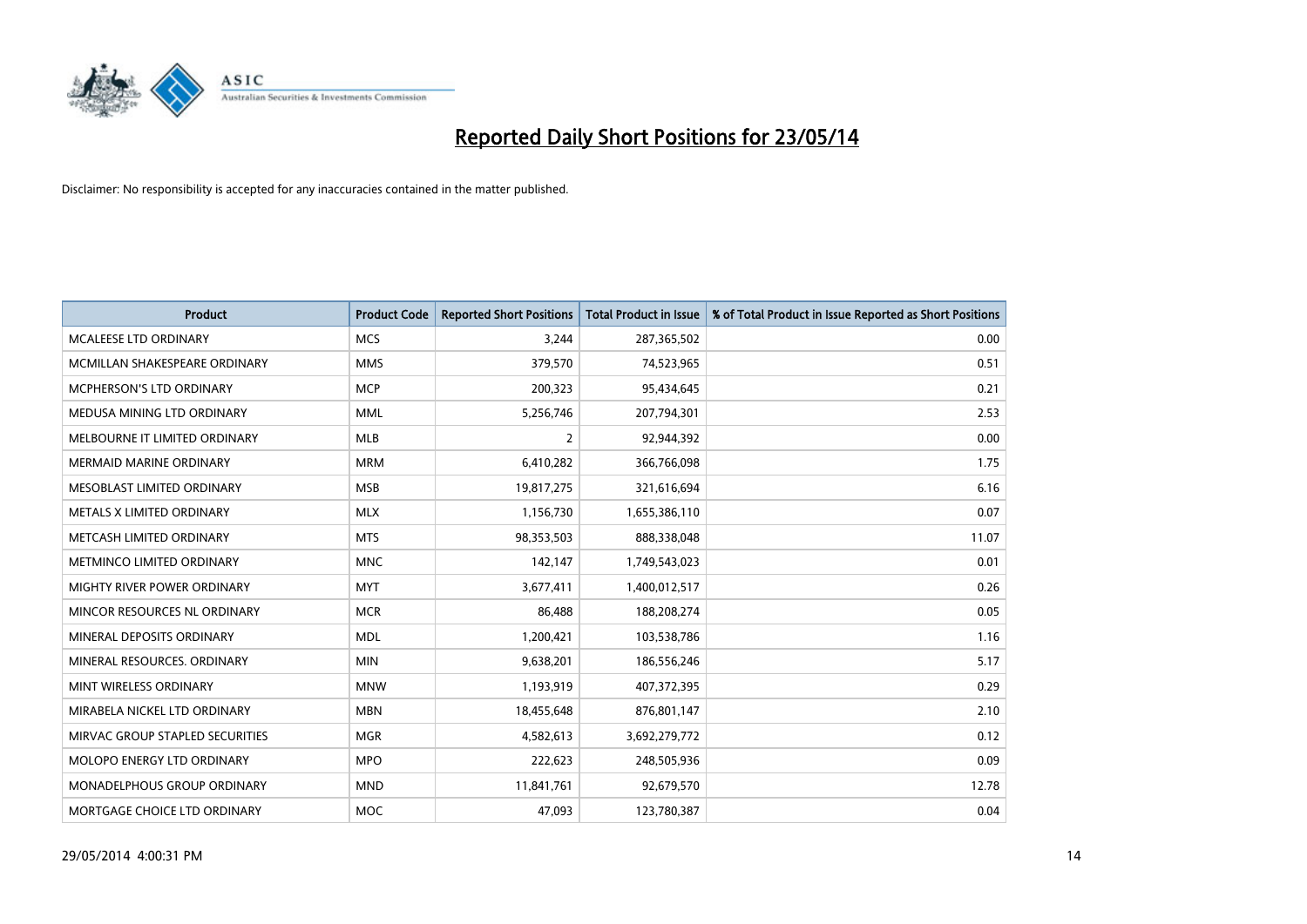

| <b>Product</b>                    | <b>Product Code</b> | <b>Reported Short Positions</b> | <b>Total Product in Issue</b> | % of Total Product in Issue Reported as Short Positions |
|-----------------------------------|---------------------|---------------------------------|-------------------------------|---------------------------------------------------------|
| <b>MOUNT GIBSON IRON ORDINARY</b> | MGX                 | 14,318,058                      | 1,090,584,232                 | 1.31                                                    |
| MULTIPLEX SITES SITES             | <b>MXUPA</b>        | 1,800                           | 4,500,000                     | 0.04                                                    |
| MURCHISON METALS LTD ORDINARY     | <b>MMX</b>          | 215,291                         | 450,497,346                   | 0.05                                                    |
| MYER HOLDINGS LTD ORDINARY        | <b>MYR</b>          | 58,994,022                      | 585,684,551                   | 10.07                                                   |
| NANOSONICS LIMITED ORDINARY       | <b>NAN</b>          | 443,539                         | 263,798,826                   | 0.17                                                    |
| NATIONAL AUST, BANK ORDINARY      | <b>NAB</b>          | 9,180,538                       | 2,353,916,258                 | 0.39                                                    |
| NATIONAL STORAGE STAPLED          | <b>NSR</b>          | 278,863                         | 244,897,097                   | 0.11                                                    |
| NAVITAS LIMITED ORDINARY          | <b>NVT</b>          | 3,130,281                       | 375,712,581                   | 0.83                                                    |
| NEARMAP LTD ORDINARY              | <b>NEA</b>          | 166,484                         | 337,346,101                   | 0.05                                                    |
| NEON ENERGY LIMITED ORDINARY      | <b>NEN</b>          | 487,357                         | 553,037,848                   | 0.09                                                    |
| NEW HOPE CORPORATION ORDINARY     | <b>NHC</b>          | 1,134,203                       | 830,933,112                   | 0.14                                                    |
| NEWCREST MINING ORDINARY          | <b>NCM</b>          | 11,274,214                      | 766,510,971                   | 1.47                                                    |
| NEWS CORP A NON-VOTING CDI        | <b>NWSLV</b>        | 394,255                         | 3,115,091                     | 12.66                                                   |
| NEWS CORP B VOTING CDI            | <b>NWS</b>          | 2,228,114                       | 20,738,712                    | 10.74                                                   |
| NEWSAT LIMITED ORDINARY           | <b>NWT</b>          | 6,464,747                       | 612,199,841                   | 1.06                                                    |
| NEXTDC LIMITED ORDINARY           | <b>NXT</b>          | 13,127,032                      | 193,154,486                   | 6.80                                                    |
| NEXUS ENERGY LIMITED ORDINARY     | <b>NXS</b>          | 928,145                         | 1,330,219,459                 | 0.07                                                    |
| NIB HOLDINGS LIMITED ORDINARY     | <b>NHF</b>          | 2,683,900                       | 439,004,182                   | 0.61                                                    |
| NICK SCALI LIMITED ORDINARY       | <b>NCK</b>          | $\mathbf{1}$                    | 81,000,000                    | 0.00                                                    |
| NIDO PETROLEUM ORDINARY           | <b>NDO</b>          | 47,382                          | 2,048,317,635                 | 0.00                                                    |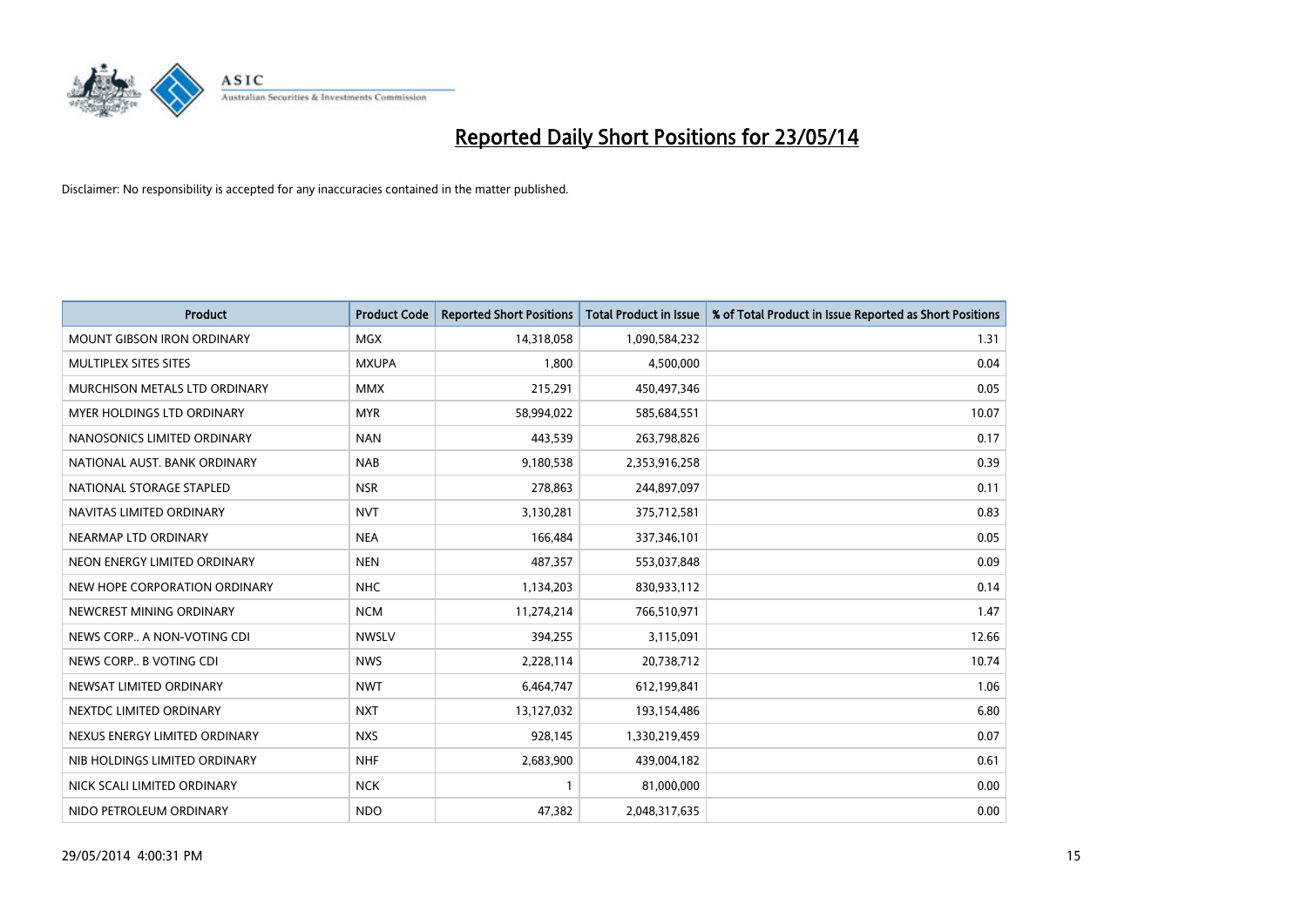

| <b>Product</b>                        | <b>Product Code</b> | <b>Reported Short Positions</b> | <b>Total Product in Issue</b> | % of Total Product in Issue Reported as Short Positions |
|---------------------------------------|---------------------|---------------------------------|-------------------------------|---------------------------------------------------------|
| NINE ENTERTAINMENT ORDINARY           | <b>NEC</b>          | 8,465,342                       | 940,295,023                   | 0.90                                                    |
| NOBLE MINERAL RES ORDINARY            | <b>NMG</b>          | 2,365,726                       | 666,397,952                   | 0.36                                                    |
| NORTHERN IRON LTD ORDINARY            | <b>NFE</b>          | 34,177                          | 484,405,314                   | 0.01                                                    |
| NORTHERN STAR ORDINARY                | <b>NST</b>          | 579,390                         | 578,591,915                   | 0.10                                                    |
| NOVOGEN LIMITED ORDINARY              | <b>NRT</b>          | 59,693                          | 168,557,834                   | 0.04                                                    |
| NRW HOLDINGS LIMITED ORDINARY         | <b>NWH</b>          | 14,866,448                      | 278,888,011                   | 5.33                                                    |
| NUCOAL RESOURCES LTD ORDINARY         | <b>NCR</b>          | $\mathbf{1}$                    | 768,612,354                   | 0.00                                                    |
| NUFARM LIMITED ORDINARY               | <b>NUF</b>          | 16,337,298                      | 264,021,627                   | 6.19                                                    |
| NUPLEX INDUSTRIES ORDINARY            | <b>NPX</b>          | 1.000                           | 198,125,827                   | 0.00                                                    |
| <b>OAKTON LIMITED ORDINARY</b>        | <b>OKN</b>          | 502                             | 89,990,235                    | 0.00                                                    |
| OCEANAGOLD CORP. CHESS DEPOSITARY INT | <b>OGC</b>          | 2,432,634                       | 300,567,377                   | 0.81                                                    |
| OCEANIA CAPITAL LTD ORDINARY          | <b>OCP</b>          | $\mathbf{1}$                    | 35,307,209                    | 0.00                                                    |
| OIL SEARCH LTD ORDINARY               | OSH                 | 8,964,026                       | 1,496,692,453                 | 0.60                                                    |
| OM HOLDINGS LIMITED ORDINARY          | OMH                 | 1,414,485                       | 733,423,337                   | 0.19                                                    |
| ORICA LIMITED ORDINARY                | ORI                 | 9,207,898                       | 370,924,362                   | 2.48                                                    |
| ORIGIN ENERGY ORDINARY                | ORG                 | 7,639,922                       | 1,103,645,753                 | 0.69                                                    |
| OROCOBRE LIMITED ORDINARY             | <b>ORE</b>          | 2,179,186                       | 132,041,911                   | 1.65                                                    |
| ORORA LIMITED ORDINARY                | <b>ORA</b>          | 1,285,072                       | 1,206,684,923                 | 0.11                                                    |
| OROTONGROUP LIMITED ORDINARY          | ORL                 | 207,459                         | 40,880,902                    | 0.51                                                    |
| OZ MINERALS ORDINARY                  | OZL                 | 12,694,259                      | 303,470,022                   | 4.18                                                    |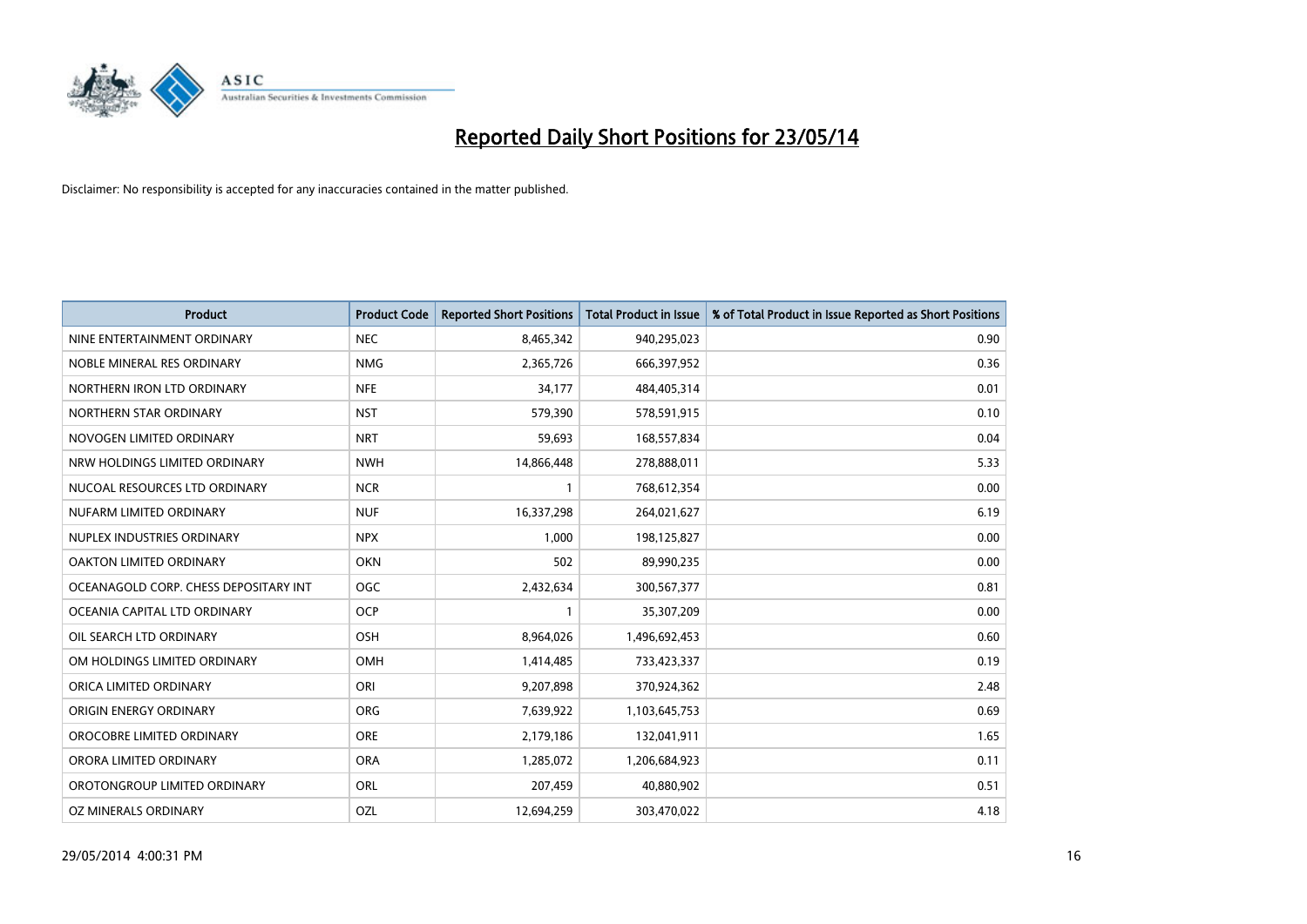

| <b>Product</b>                | <b>Product Code</b> | <b>Reported Short Positions</b> | <b>Total Product in Issue</b> | % of Total Product in Issue Reported as Short Positions |
|-------------------------------|---------------------|---------------------------------|-------------------------------|---------------------------------------------------------|
| OZFOREX GROUP LTD ORDINARY    | <b>OFX</b>          | 5,172,469                       | 240,000,000                   | 2.16                                                    |
| PACIFIC BRANDS ORDINARY       | <b>PBG</b>          | 20,560,099                      | 917,226,291                   | 2.24                                                    |
| PACT GROUP HLDGS LTD ORDINARY | <b>PGH</b>          | 2,920,838                       | 294,097,961                   | 0.99                                                    |
| PALADIN ENERGY LTD ORDINARY   | <b>PDN</b>          | 94,482,972                      | 964, 367, 284                 | 9.80                                                    |
| PANAUST LIMITED ORDINARY      | <b>PNA</b>          | 1,053,392                       | 635,580,654                   | 0.17                                                    |
| PANORAMIC RESOURCES ORDINARY  | PAN                 | 834,981                         | 322,275,824                   | 0.26                                                    |
| PANTERRA GOLD LTD ORDINARY    | PGI                 |                                 | 772,781,012                   | 0.00                                                    |
| PAPERLINX LIMITED ORDINARY    | <b>PPX</b>          | 44,770                          | 665, 181, 261                 | 0.01                                                    |
| PAPILLON RES LTD ORDINARY     | <b>PIR</b>          | 13,212,114                      | 341,794,210                   | 3.87                                                    |
| PATTIES FOODS LTD ORDINARY    | <b>PFL</b>          | $\mathbf{1}$                    | 139,144,338                   | 0.00                                                    |
| PEET LIMITED ORDINARY         | <b>PPC</b>          | 77,968                          | 433,389,348                   | 0.02                                                    |
| PERPETUAL LIMITED ORDINARY    | <b>PPT</b>          | 1,253,577                       | 46,574,426                    | 2.69                                                    |
| PERSEUS MINING LTD ORDINARY   | PRU                 | 19,715,595                      | 526,656,401                   | 3.74                                                    |
| PHARMAXIS LTD ORDINARY        | <b>PXS</b>          | 408,118                         | 309,514,849                   | 0.13                                                    |
| PLATINUM ASSET ORDINARY       | <b>PTM</b>          | 588,980                         | 580,336,142                   | 0.10                                                    |
| PLATINUM AUSTRALIA ORDINARY   | PLA                 | 836,127                         | 504,968,043                   | 0.17                                                    |
| PLATINUM CAPITAL LTD ORDINARY | <b>PMC</b>          | 5,108                           | 231,071,933                   | 0.00                                                    |
| PMP LIMITED ORDINARY          | <b>PMP</b>          | 1,571,414                       | 323,781,124                   | 0.49                                                    |
| PRANA BIOTECHNOLOGY ORDINARY  | PBT                 | 888,149                         | 488,646,960                   | 0.18                                                    |
| PREMIER INVESTMENTS ORDINARY  | <b>PMV</b>          | 139,255                         | 155,714,874                   | 0.09                                                    |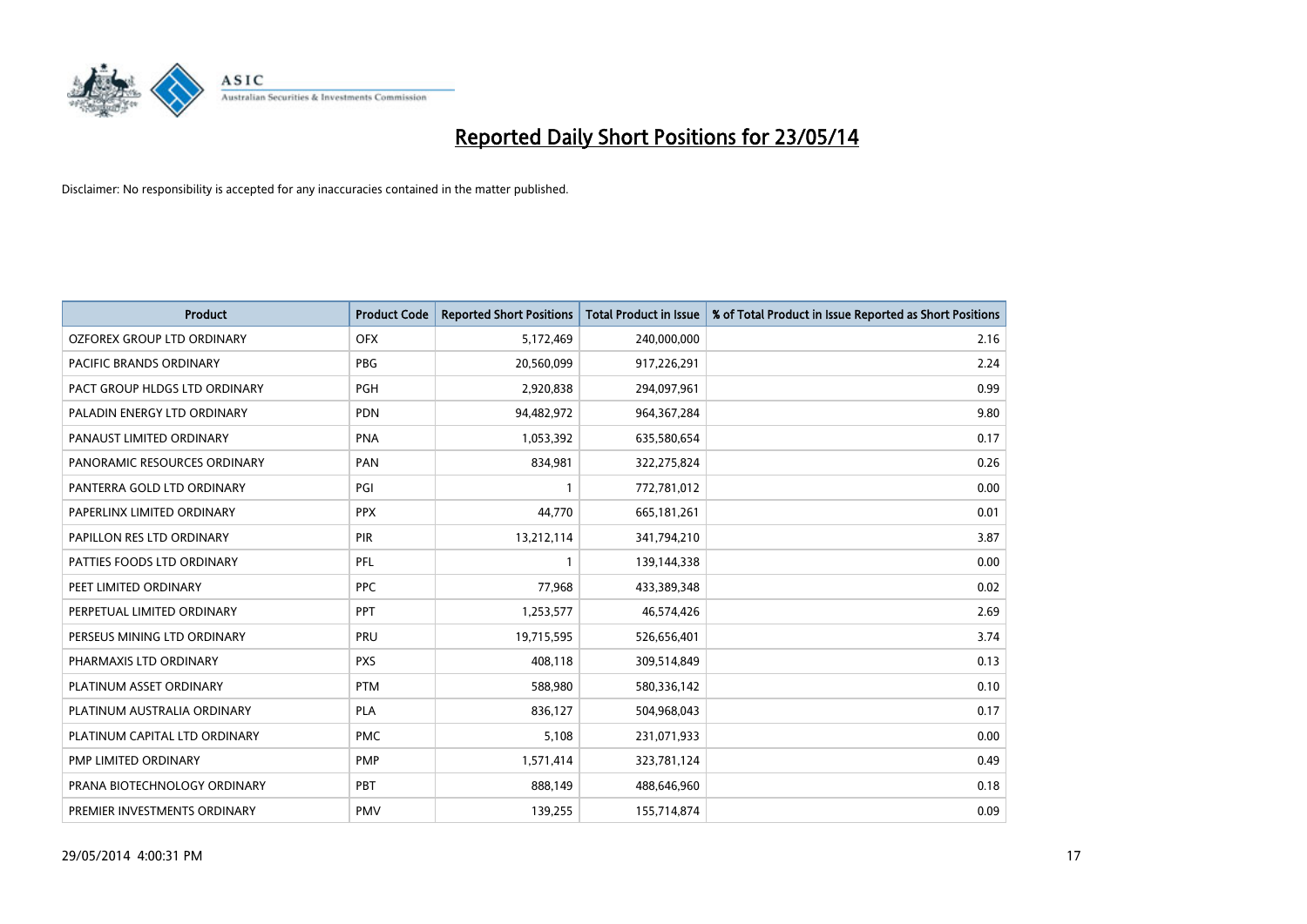

| <b>Product</b>                      | <b>Product Code</b> | <b>Reported Short Positions</b> | <b>Total Product in Issue</b> | % of Total Product in Issue Reported as Short Positions |
|-------------------------------------|---------------------|---------------------------------|-------------------------------|---------------------------------------------------------|
| PRIMA BIOMED LTD ORDINARY           | <b>PRR</b>          | 276,311                         | 1,228,709,341                 | 0.02                                                    |
| PRIMARY HEALTH CARE ORDINARY        | <b>PRY</b>          | 15,216,110                      | 505,659,944                   | 3.01                                                    |
| PRIME MEDIA GRP LTD ORDINARY        | <b>PRT</b>          | 1,933,266                       | 366,330,303                   | 0.53                                                    |
| PROGRAMMED ORDINARY                 | <b>PRG</b>          | 65,851                          | 118,253,992                   | 0.06                                                    |
| PURA VIDA ENERGY NL ORDINARY        | <b>PVD</b>          | 36,537                          | 127,168,198                   | 0.03                                                    |
| <b>QANTAS AIRWAYS ORDINARY</b>      | QAN                 | 62,853,230                      | 2,196,330,250                 | 2.86                                                    |
| OBE INSURANCE GROUP ORDINARY        | QBE                 | 24,014,977                      | 1,253,883,293                 | 1.92                                                    |
| ORXPHARMA LTD ORDINARY              | QRX                 | 30,000                          | 164,190,969                   | 0.02                                                    |
| <b>OUBE HOLDINGS LTD ORDINARY</b>   | <b>QUB</b>          | 23,625,453                      | 1,051,172,929                 | 2.25                                                    |
| RAMELIUS RESOURCES ORDINARY         | <b>RMS</b>          | 12,110                          | 365,740,380                   | 0.00                                                    |
| RAMSAY HEALTH CARE ORDINARY         | <b>RHC</b>          | 1,302,953                       | 202,081,252                   | 0.64                                                    |
| <b>RCG CORPORATION LTD ORDINARY</b> | <b>RCG</b>          | 125,394                         | 263,808,625                   | 0.05                                                    |
| <b>RCR TOMLINSON ORDINARY</b>       | <b>RCR</b>          | 389,127                         | 136,989,238                   | 0.28                                                    |
| <b>REA GROUP ORDINARY</b>           | <b>REA</b>          | 1,039,149                       | 131,714,699                   | 0.79                                                    |
| RECALL HOLDINGS LTD ORDINARY        | <b>REC</b>          | 2,778,584                       | 312,836,448                   | 0.89                                                    |
| <b>RECKON LIMITED ORDINARY</b>      | <b>RKN</b>          | 1,342,394                       | 126,913,066                   | 1.06                                                    |
| <b>RED FORK ENERGY ORDINARY</b>     | <b>RFE</b>          | 1,929,759                       | 501,051,719                   | 0.39                                                    |
| REDBANK ENERGY LTD ORDINARY         | AEJ                 | 13                              | 786,287                       | 0.00                                                    |
| REECE AUSTRALIA LTD. ORDINARY       | <b>REH</b>          | 77                              | 99,600,000                    | 0.00                                                    |
| REED RESOURCES LTD ORDINARY         | <b>RDR</b>          | 1,015                           | 523,453,895                   | 0.00                                                    |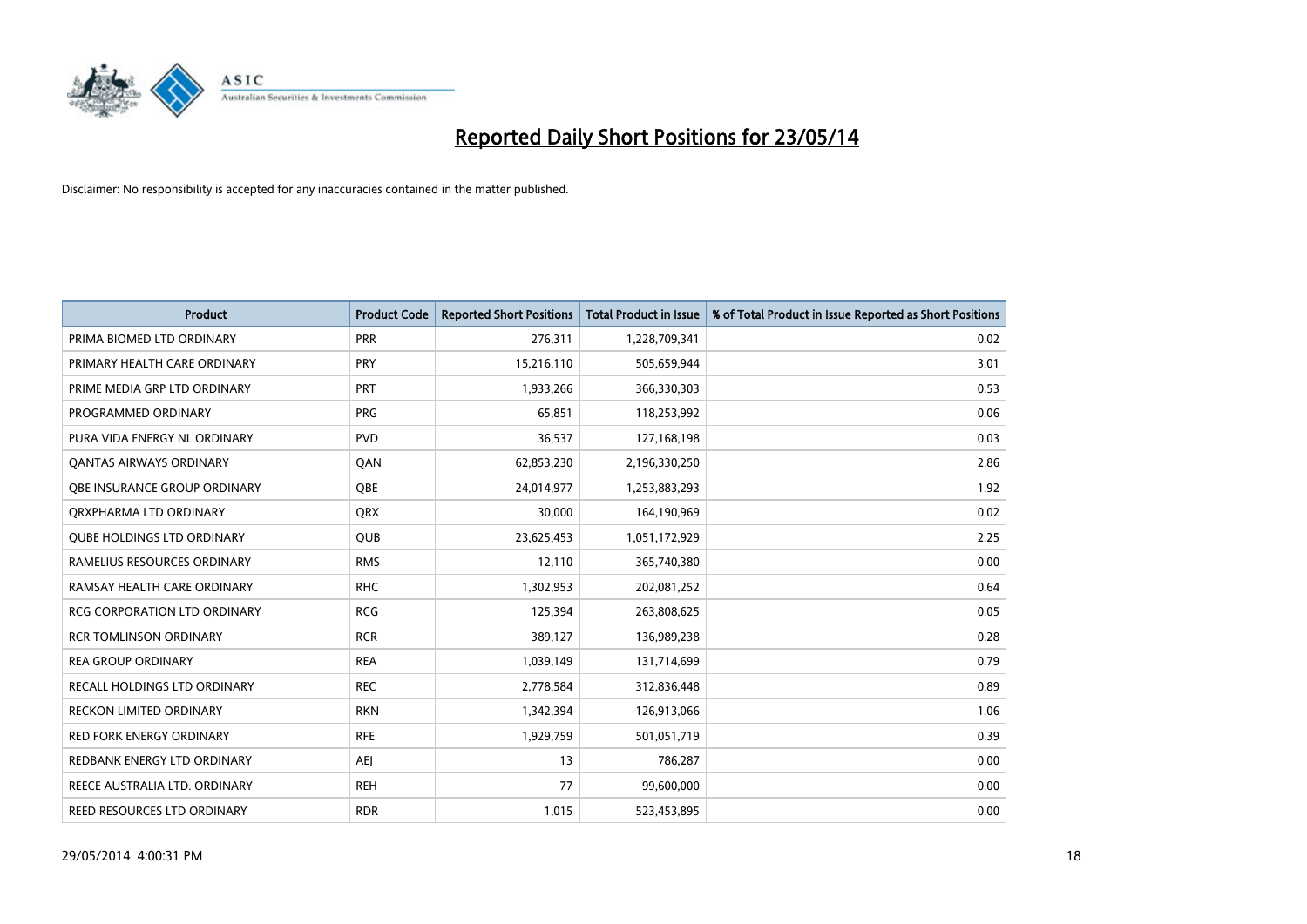

| <b>Product</b>                               | <b>Product Code</b> | <b>Reported Short Positions</b> | <b>Total Product in Issue</b> | % of Total Product in Issue Reported as Short Positions |
|----------------------------------------------|---------------------|---------------------------------|-------------------------------|---------------------------------------------------------|
| <b>REGIS RESOURCES ORDINARY</b>              | <b>RRL</b>          | 22,231,401                      | 499,744,095                   | 4.45                                                    |
| RESMED INC CDI 10:1                          | <b>RMD</b>          | 34,846,786                      | 1,402,915,440                 | 2.48                                                    |
| <b>RESOLUTE MINING ORDINARY</b>              | <b>RSG</b>          | 11,776,835                      | 641,189,223                   | 1.84                                                    |
| <b>RESOURCE GENERATION ORDINARY</b>          | <b>RES</b>          | 1,220                           | 581,380,338                   | 0.00                                                    |
| <b>RETAIL FOOD GROUP ORDINARY</b>            | <b>RFG</b>          | 4,912,576                       | 144,868,508                   | 3.39                                                    |
| REX MINERALS LIMITED ORDINARY                | <b>RXM</b>          | 653,804                         | 220,519,784                   | 0.30                                                    |
| RIO TINTO LIMITED ORDINARY                   | <b>RIO</b>          | 4,191,499                       | 435,758,720                   | 0.96                                                    |
| ROC OIL COMPANY ORDINARY                     | <b>ROC</b>          | 257,016                         | 687,618,400                   | 0.04                                                    |
| ROYAL WOLF HOLDINGS ORDINARY                 | <b>RWH</b>          | 192,532                         | 100,387,052                   | 0.19                                                    |
| <b>RURALCO HOLDINGS ORDINARY</b>             | <b>RHL</b>          | 1,000                           | 77,291,069                    | 0.00                                                    |
| RXP SERVICES LTD ORDINARY                    | <b>RXP</b>          | 62,000                          | 133,028,367                   | 0.05                                                    |
| SAI GLOBAL LIMITED ORDINARY                  | SAI                 | 11,449,585                      | 210,793,906                   | 5.43                                                    |
| SALMAT LIMITED ORDINARY                      | <b>SLM</b>          | 54                              | 159,812,799                   | 0.00                                                    |
| SAMSON OIL & GAS LTD ORDINARY                | SSN                 | 17,520,000                      | 2,837,756,933                 | 0.62                                                    |
| SANDFIRE RESOURCES ORDINARY                  | <b>SFR</b>          | 797,578                         | 155,640,968                   | 0.51                                                    |
| <b>SANTOS LTD ORDINARY</b>                   | <b>STO</b>          | 6,014,883                       | 975,329,331                   | 0.62                                                    |
| SARACEN MINERAL ORDINARY                     | SAR                 | 843,472                         | 792,784,738                   | 0.11                                                    |
| <b>SCA PROPERTY GROUP STAPLED SECURITIES</b> | <b>SCP</b>          | 41,494,850                      | 648,628,320                   | 6.40                                                    |
| SEDGMAN LIMITED ORDINARY                     | <b>SDM</b>          | 220,736                         | 227,059,277                   | 0.10                                                    |
| SEEK LIMITED ORDINARY                        | <b>SEK</b>          | 9,170,654                       | 340,384,875                   | 2.69                                                    |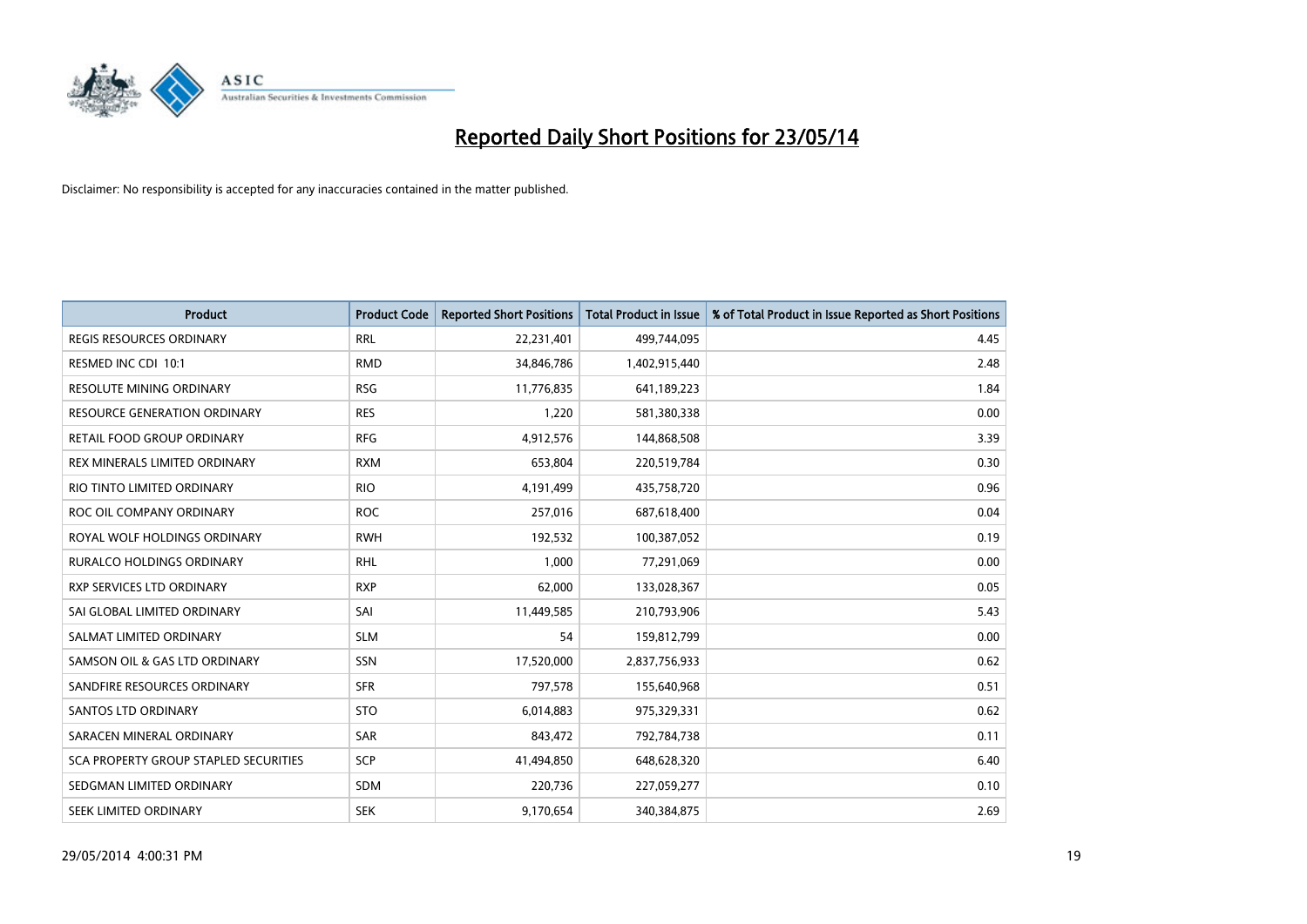

| <b>Product</b>                           | <b>Product Code</b> | <b>Reported Short Positions</b> | <b>Total Product in Issue</b> | % of Total Product in Issue Reported as Short Positions |
|------------------------------------------|---------------------|---------------------------------|-------------------------------|---------------------------------------------------------|
| SELECT HARVESTS ORDINARY                 | <b>SHV</b>          | 15,864                          | 57,999,427                    | 0.03                                                    |
| SENEX ENERGY LIMITED ORDINARY            | <b>SXY</b>          | 8,941,128                       | 1,145,058,917                 | 0.78                                                    |
| SERVCORP LIMITED ORDINARY                | SRV                 | 37,832                          | 98,432,275                    | 0.04                                                    |
| SERVICE STREAM ORDINARY                  | SSM                 | 30                              | 386,389,873                   | 0.00                                                    |
| SEVEN GROUP HOLDINGS ORDINARY            | <b>SVW</b>          | 449,104                         | 305,294,332                   | 0.15                                                    |
| SEVEN WEST MEDIA LTD ORDINARY            | <b>SWM</b>          | 4,048,355                       | 999,160,872                   | 0.41                                                    |
| SEYMOUR WHYTE LTD ORDINARY               | SWL                 | 750                             | 87,647,595                    | 0.00                                                    |
| SG FLEET GROUP LTD ORDINARY              | SGF                 | 627,584                         | 242,691,826                   | 0.26                                                    |
| SIGMA PHARMACEUTICAL ORDINARY            | <b>SIP</b>          | 14,778,889                      | 1,125,026,719                 | 1.31                                                    |
| SILEX SYSTEMS ORDINARY                   | <b>SLX</b>          | 2,811,461                       | 170,367,734                   | 1.65                                                    |
| SILVER CHEF LIMITED ORDINARY             | SIV                 | 119,371                         | 29,333,629                    | 0.41                                                    |
| SILVER LAKE RESOURCE ORDINARY            | <b>SLR</b>          | 26,764,472                      | 503,233,971                   | 5.32                                                    |
| SIMS METAL MGMT LTD ORDINARY             | SGM                 | 13,055,174                      | 204,469,540                   | 6.38                                                    |
| SINGAPORE TELECOMM. CHESS DEPOSITARY INT | SGT                 | 12,206,864                      | 144,402,021                   | 8.45                                                    |
| SINO GAS ENERGY ORDINARY                 | <b>SEH</b>          | 2,654,701                       | 1,530,457,040                 | 0.17                                                    |
| SIRIUS RESOURCES NL ORDINARY             | <b>SIR</b>          | 12,723,318                      | 261,980,167                   | 4.86                                                    |
| SIRTEX MEDICAL ORDINARY                  | <b>SRX</b>          | 68,980                          | 56,108,439                    | 0.12                                                    |
| SKILLED GROUP LTD ORDINARY               | <b>SKE</b>          | 1,851,578                       | 235,254,496                   | 0.79                                                    |
| <b>SKY NETWORK ORDINARY</b>              | <b>SKT</b>          | 56,637                          | 389,139,785                   | 0.01                                                    |
| SKYCITY ENT GRP LTD ORDINARY             | <b>SKC</b>          | 216,310                         | 582,088,094                   | 0.04                                                    |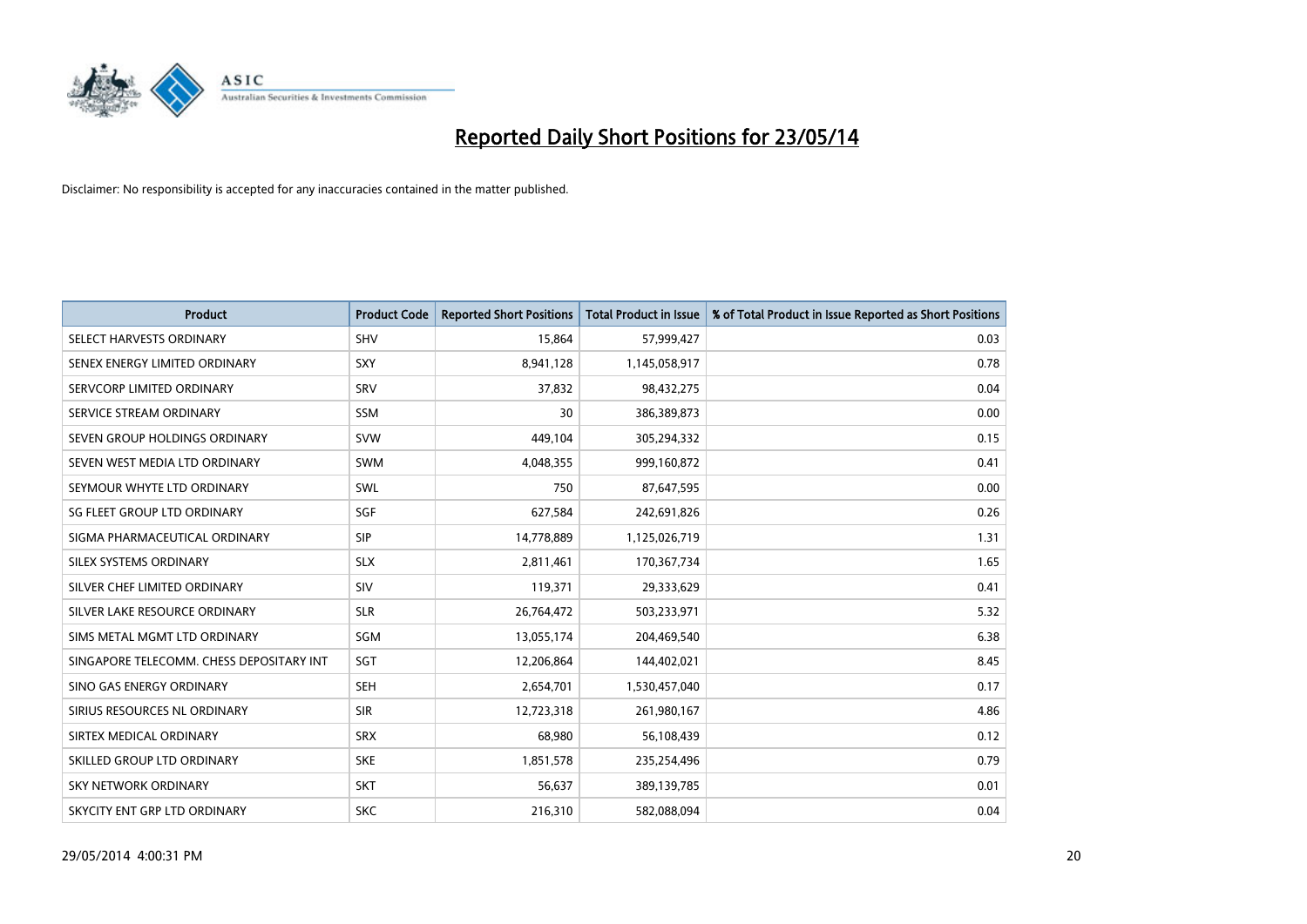

| <b>Product</b>                           | <b>Product Code</b> | <b>Reported Short Positions</b> | <b>Total Product in Issue</b> | % of Total Product in Issue Reported as Short Positions |
|------------------------------------------|---------------------|---------------------------------|-------------------------------|---------------------------------------------------------|
| <b>SLATER &amp; GORDON ORDINARY</b>      | SGH                 | 6,048,917                       | 204,338,625                   | 2.96                                                    |
| SMS MANAGEMENT. ORDINARY                 | <b>SMX</b>          | 2,479,881                       | 70,099,763                    | 3.54                                                    |
| SONIC HEALTHCARE ORDINARY                | <b>SHL</b>          | 3,514,401                       | 400,811,556                   | 0.88                                                    |
| SOUL PATTINSON (W.H) ORDINARY            | <b>SOL</b>          | 8,234                           | 239,395,320                   | 0.00                                                    |
| SOUTH BOULDER MINES ORDINARY             | <b>STB</b>          | 1                               | 129,127,826                   | 0.00                                                    |
| SP AUSNET STAPLED SECURITIES             | <b>SPN</b>          | 49,459,244                      | 3,386,607,080                 | 1.46                                                    |
| SPARK INFRASTRUCTURE STAPLED US PROHIBT. | SKI                 | 32,252,293                      | 1,326,734,264                 | 2.43                                                    |
| SPDR 200 FUND ETF UNITS                  | <b>STW</b>          | 51,104                          | 45,026,368                    | 0.11                                                    |
| SPDR 200 RESOURCES ETF UNITS             | <b>OZR</b>          | 188                             | 1,601,962                     | 0.01                                                    |
| SPDR SMALL ORDS ETF UNITS                | SSO                 | 16,868                          | 801,304                       | 2.11                                                    |
| SPECIALTY FASHION ORDINARY               | <b>SFH</b>          | 2,229                           | 192,236,121                   | 0.00                                                    |
| SPOTLESS GRP HLD LTD DEFERRED SETTLEMENT | <b>SPO</b>          | 13,771,986                      | 1,098,290,267                 | 1.25                                                    |
| ST BARBARA LIMITED ORDINARY              | SBM                 | 27,849,442                      | 488,074,077                   | 5.71                                                    |
| STARPHARMA HOLDINGS ORDINARY             | SPL                 | 15,915,844                      | 284,664,680                   | 5.59                                                    |
| STEADFAST GROUP LTD ORDINARY             | <b>SDF</b>          | 2,226,695                       | 501,638,307                   | 0.44                                                    |
| STH CRS ELECT ENGNR ORDINARY             | <b>SXE</b>          | 19,573                          | 161,523,130                   | 0.01                                                    |
| STHN CROSS MEDIA ORDINARY                | <b>SXL</b>          | 13,471,190                      | 705,246,986                   | 1.91                                                    |
| STOCKLAND UNITS/ORD STAPLED              | SGP                 | 22,328,782                      | 2,326,978,560                 | 0.96                                                    |
| STRAITS RES LTD. ORDINARY                | SRO                 | 28,747                          | 1,217,730,293                 | 0.00                                                    |
| STRIKE ENERGY LTD ORDINARY               | <b>STX</b>          | 3,727                           | 812,497,613                   | 0.00                                                    |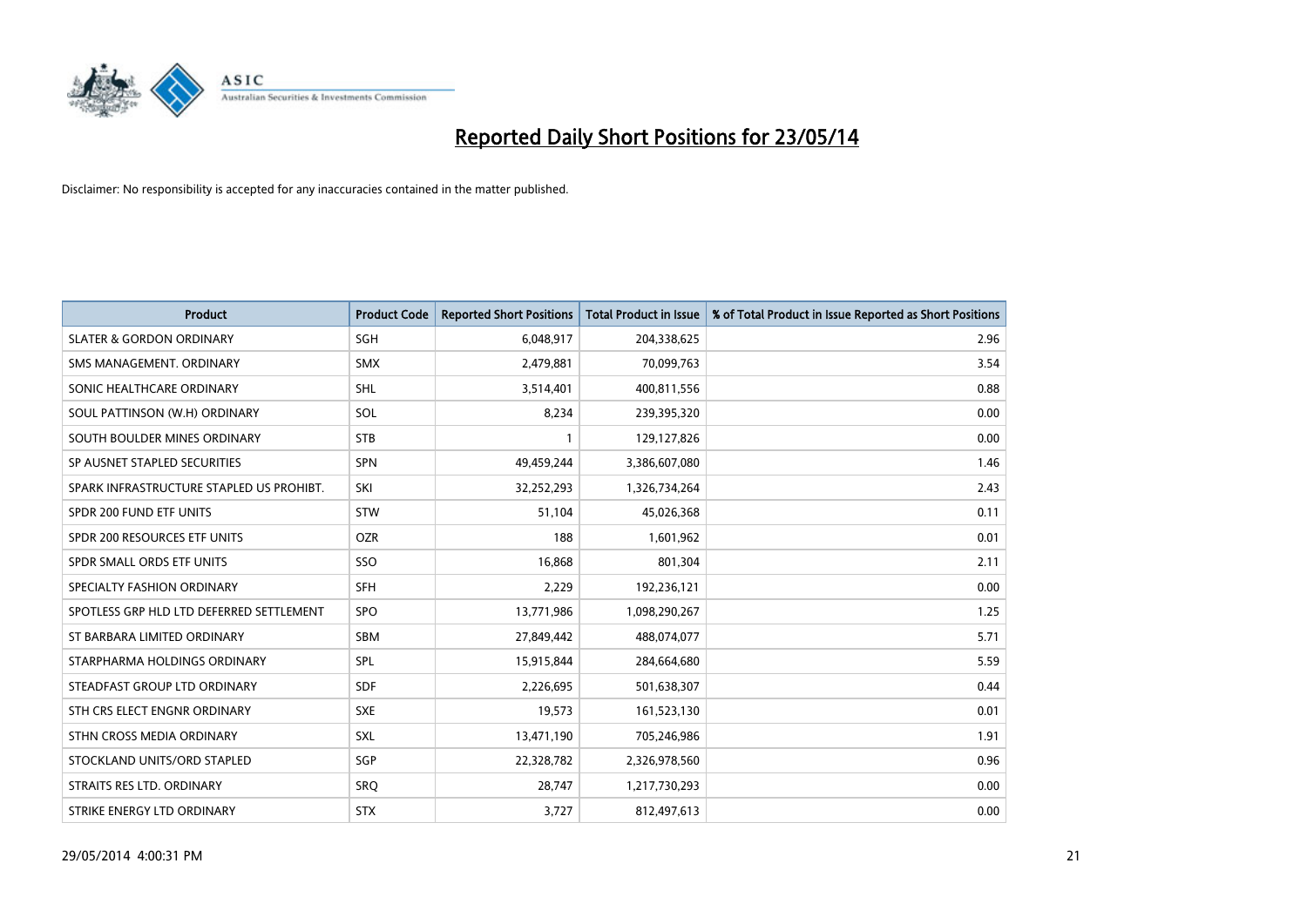

| <b>Product</b>                     | <b>Product Code</b> | <b>Reported Short Positions</b> | <b>Total Product in Issue</b> | % of Total Product in Issue Reported as Short Positions |
|------------------------------------|---------------------|---------------------------------|-------------------------------|---------------------------------------------------------|
| <b>STW COMMUNICATIONS ORDINARY</b> | SGN                 | 1,265,900                       | 403,828,512                   | 0.31                                                    |
| SUNCORP GROUP LTD ORDINARY         | <b>SUN</b>          | 13,588,958                      | 1,286,600,980                 | 1.06                                                    |
| SUNDANCE ENERGY ORDINARY           | <b>SEA</b>          | 12,257,929                      | 547,675,861                   | 2.24                                                    |
| SUNDANCE RESOURCES ORDINARY        | SDL                 | 87,552,006                      | 3,079,369,367                 | 2.84                                                    |
| SUNLAND GROUP LTD ORDINARY         | <b>SDG</b>          | 128,052                         | 181,710,087                   | 0.07                                                    |
| SUPER RET REP LTD ORDINARY         | <b>SUL</b>          | 1,952,579                       | 196,731,620                   | 0.99                                                    |
| SYD AIRPORT STAPLED US PROHIBIT.   | <b>SYD</b>          | 15,922,110                      | 2,216,216,041                 | 0.72                                                    |
| SYRAH RESOURCES ORDINARY           | <b>SYR</b>          | 6,157,106                       | 162,485,614                   | 3.79                                                    |
| TABCORP HOLDINGS LTD ORDINARY      | <b>TAH</b>          | 15,647,509                      | 762,954,019                   | 2.05                                                    |
| TANAMI GOLD NL ORDINARY            | <b>TAM</b>          | 1                               | 1,175,097,046                 | 0.00                                                    |
| TAP OIL LIMITED ORDINARY           | <b>TAP</b>          | 34,591                          | 242,237,221                   | 0.01                                                    |
| TASSAL GROUP LIMITED ORDINARY      | <b>TGR</b>          | 23,906                          | 146,507,029                   | 0.02                                                    |
| TATTS GROUP LTD ORDINARY           | <b>TTS</b>          | 15,585,846                      | 1,434,447,341                 | 1.09                                                    |
| <b>TECHNOLOGY ONE ORDINARY</b>     | <b>TNE</b>          | 233,081                         | 307,751,455                   | 0.08                                                    |
| TELECOM CORPORATION ORDINARY       | <b>TEL</b>          | 8,449,626                       | 1,828,530,844                 | 0.46                                                    |
| TELSTRA CORPORATION, ORDINARY      | <b>TLS</b>          | 26,088,289                      | 12,443,074,357                | 0.21                                                    |
| TEN NETWORK HOLDINGS ORDINARY      | <b>TEN</b>          | 162,008,464                     | 2,630,984,596                 | 6.16                                                    |
| TERANGA GOLD CORP CDI 1:1          | <b>TGZ</b>          | 171,754                         | 101,778,769                   | 0.17                                                    |
| TFS CORPORATION LTD ORDINARY       | <b>TFC</b>          | 1,704,630                       | 282,157,408                   | 0.60                                                    |
| THE REJECT SHOP ORDINARY           | <b>TRS</b>          | 2,967,697                       | 28,826,248                    | 10.30                                                   |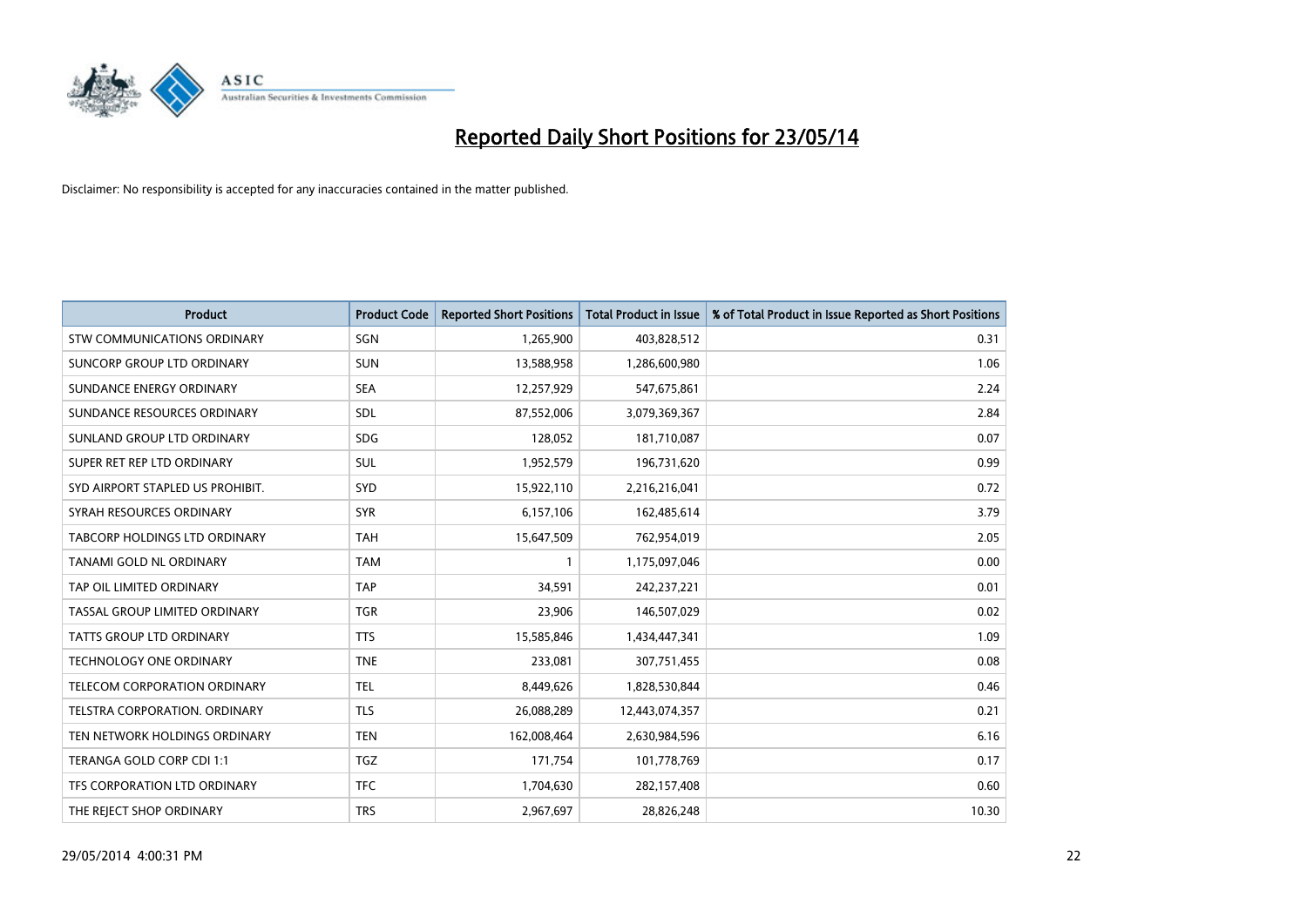

| <b>Product</b>                       | <b>Product Code</b> | <b>Reported Short Positions</b> | <b>Total Product in Issue</b> | % of Total Product in Issue Reported as Short Positions |
|--------------------------------------|---------------------|---------------------------------|-------------------------------|---------------------------------------------------------|
| <b>TIGER RESOURCES ORDINARY</b>      | <b>TGS</b>          | 1,191,294                       | 838,897,617                   | 0.14                                                    |
| TITAN ENERGY SERVICE ORDINARY        | <b>TTN</b>          | 12,784                          | 50,561,915                    | 0.03                                                    |
| TOLL HOLDINGS LTD ORDINARY           | <b>TOL</b>          | 29,215,661                      | 717,133,875                   | 4.07                                                    |
| TOX FREE SOLUTIONS ORDINARY          | <b>TOX</b>          | 2,943,617                       | 133,752,359                   | 2.20                                                    |
| TPG TELECOM LIMITED ORDINARY         | <b>TPM</b>          | 7,557,309                       | 793,808,141                   | 0.95                                                    |
| <b>TRADE ME GROUP ORDINARY</b>       | <b>TME</b>          | 1,513,967                       | 396,548,005                   | 0.38                                                    |
| TRANSFIELD SERVICES ORDINARY         | <b>TSE</b>          | 44,475,649                      | 512,457,716                   | 8.68                                                    |
| TRANSPACIFIC INDUST. ORDINARY        | <b>TPI</b>          | 14,649,032                      | 1,578,786,704                 | 0.93                                                    |
| TRANSURBAN GROUP TRIPLE STAPLED SEC. | <b>TCL</b>          | 13,281,354                      | 1,817,200,970                 | 0.73                                                    |
| <b>TREASURY GROUP ORDINARY</b>       | <b>TRG</b>          | 16,887                          | 23,070,755                    | 0.07                                                    |
| TREASURY WINE ESTATE ORDINARY        | <b>TWE</b>          | 40,745,915                      | 649,427,560                   | 6.27                                                    |
| TROY RESOURCES LTD ORDINARY          | <b>TRY</b>          | 3,356,794                       | 195,034,997                   | 1.72                                                    |
| UGL LIMITED ORDINARY                 | UGL                 | 18,929,636                      | 166,511,240                   | 11.37                                                   |
| UNILIFE CORPORATION CDI 6:1          | <b>UNS</b>          | 120,000                         | 259,710,264                   | 0.05                                                    |
| US MASTERS RES FUND ORDINARY UNITS   | <b>URF</b>          | 27                              | 263,972,915                   | 0.00                                                    |
| UXC LIMITED ORDINARY                 | <b>UXC</b>          | 3,302,299                       | 321,271,353                   | 1.03                                                    |
| VEDA GROUP LTD ORDINARY              | <b>VED</b>          | 11,474,396                      | 842,055,406                   | 1.36                                                    |
| <b>VILLAGE ROADSHOW LTD ORDINARY</b> | <b>VRL</b>          | 1,846,899                       | 159,498,988                   | 1.16                                                    |
| <b>VIRGIN AUS HLDG LTD ORDINARY</b>  | <b>VAH</b>          | 45,461,005                      | 3,514,825,734                 | 1.29                                                    |
| VIRTUS HEALTH LTD ORDINARY           | <b>VRT</b>          | 3,388,729                       | 79,722,678                    | 4.25                                                    |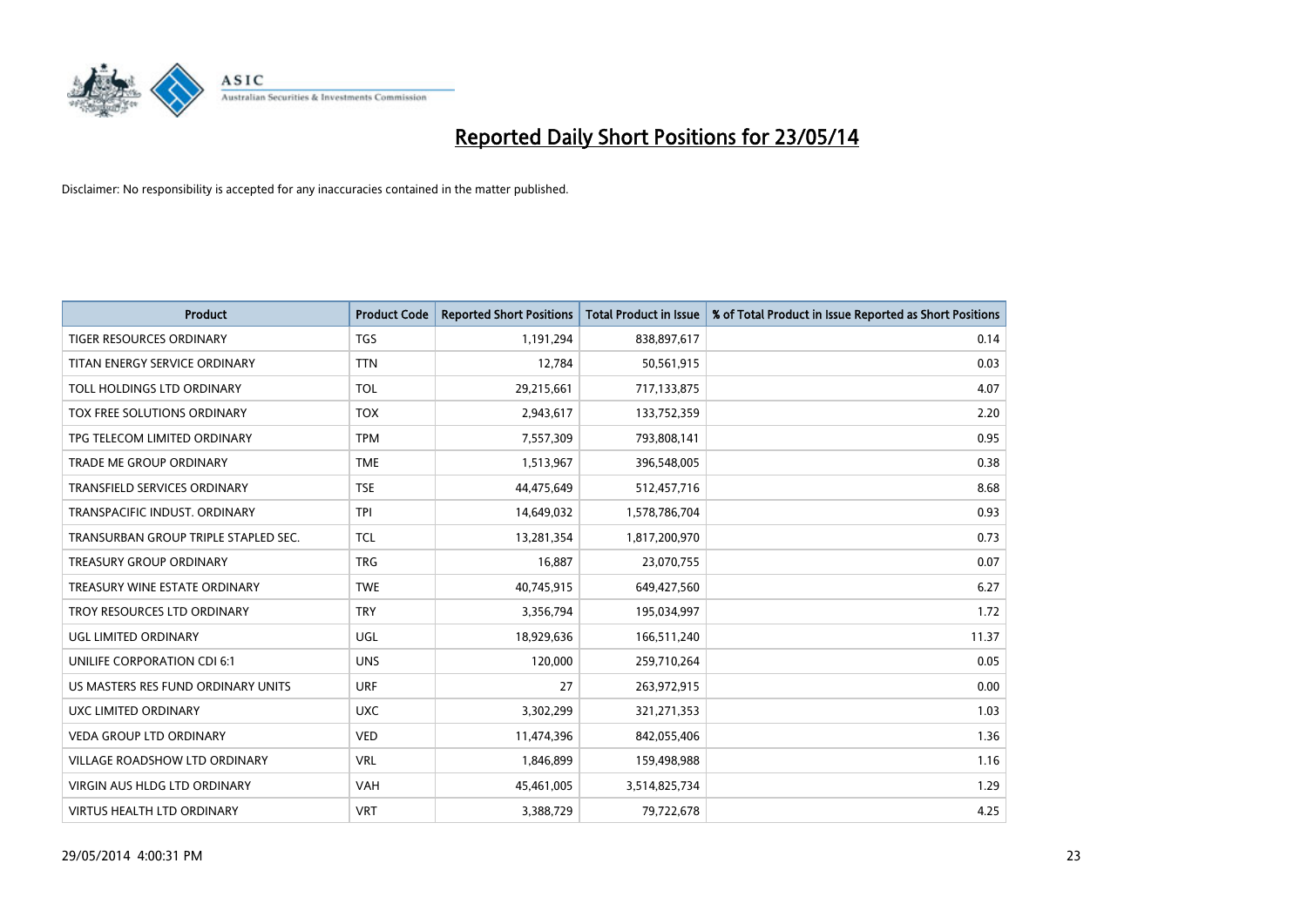

| <b>Product</b>                       | <b>Product Code</b> | <b>Reported Short Positions</b> | <b>Total Product in Issue</b> | % of Total Product in Issue Reported as Short Positions |
|--------------------------------------|---------------------|---------------------------------|-------------------------------|---------------------------------------------------------|
| VISION EYE INSTITUTE ORDINARY        | <b>VEI</b>          | 159,369                         | 161,017,230                   | 0.10                                                    |
| <b>VOCATION LTD ORDINARY</b>         | <b>VET</b>          | 11,870,369                      | 200,000,000                   | 5.94                                                    |
| <b>VOCUS COMMS LTD ORDINARY</b>      | <b>VOC</b>          | 503,028                         | 92,834,500                    | 0.54                                                    |
| WARRNAMBOOL CHEESE ORDINARY          | <b>WCB</b>          | 11                              | 56,098,797                    | 0.00                                                    |
| <b>WATPAC LIMITED ORDINARY</b>       | <b>WTP</b>          | 3,929                           | 186,489,922                   | 0.00                                                    |
| <b>WDS LIMITED ORDINARY</b>          | <b>WDS</b>          | 5,247                           | 144,740,614                   | 0.00                                                    |
| <b>WEBIET LIMITED ORDINARY</b>       | <b>WEB</b>          | 1,955,797                       | 79,397,959                    | 2.46                                                    |
| <b>WESFARMERS LIMITED ORDINARY</b>   | <b>WES</b>          | 6,309,363                       | 1,143,274,951                 | 0.55                                                    |
| <b>WESTERN AREAS LTD ORDINARY</b>    | <b>WSA</b>          | 19,043,572                      | 232,310,014                   | 8.20                                                    |
| WESTERN DESERT RES. ORDINARY         | <b>WDR</b>          | 6,292,654                       | 620,049,919                   | 1.01                                                    |
| WESTFIELD GROUP ORD/UNIT STAPLED SEC | <b>WDC</b>          | 9,108,527                       | 2,078,089,686                 | 0.44                                                    |
| WESTFIELD RETAIL TST UNIT STAPLED    | <b>WRT</b>          | 10,712,541                      | 2,979,214,029                 | 0.36                                                    |
| WESTPAC BANKING CORP ORDINARY        | <b>WBC</b>          | 23,951,675                      | 3,109,048,309                 | 0.77                                                    |
| WHITE ENERGY COMPANY ORDINARY        | <b>WEC</b>          | 40,000                          | 322,974,494                   | 0.01                                                    |
| WHITEHAVEN COAL ORDINARY             | <b>WHC</b>          | 70,520,429                      | 1,025,692,710                 | 6.88                                                    |
| WINDIMURRA VANADIUM ORDINARY         | <b>WVL</b>          | 20,461                          | 19,284,366                    | 0.11                                                    |
| WOODSIDE PETROLEUM ORDINARY          | <b>WPL</b>          | 6,771,875                       | 823,910,657                   | 0.82                                                    |
| WOOLWORTHS LIMITED ORDINARY          | <b>WOW</b>          | 7,094,795                       | 1,257,448,002                 | 0.56                                                    |
| <b>WORLEYPARSONS LTD ORDINARY</b>    | <b>WOR</b>          | 4,572,036                       | 243,480,720                   | 1.88                                                    |
| WOTIF.COM HOLDINGS ORDINARY          | <b>WTF</b>          | 8,524,670                       | 211,736,244                   | 4.03                                                    |